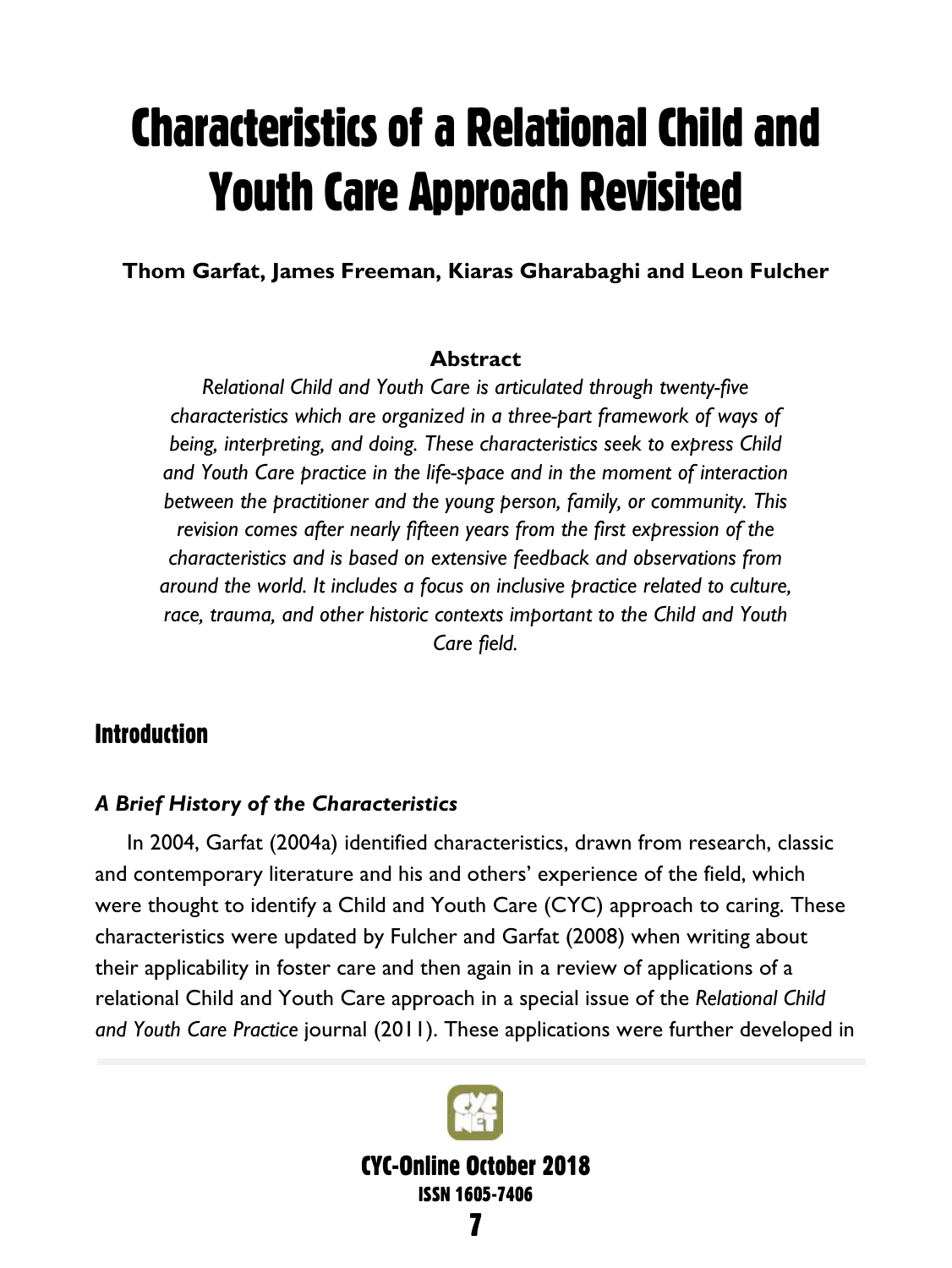*Making Moments Meaningful in CYC Practice* (Garfat, Fulcher & Digney, 2013), in *Child and Youth Care in Practice* (Garfat & Fulcher, 2012), and in *Child and Youth Care Practice with Families* (Fulcher & Garfat, 2015). Subsequent writings expressed how the characteristics were applicable to specific practices of supervision (Charles, Freeman & Garfat, 2016) and trauma responsive care (Freeman, 2015a). These characteristics are again updated and presented here based on readings, workshops, conferences, discussions and insights drawn from the field in the past few years.

#### *About this Revision*

This updated version of the 25 characteristics represents a significant enhancement from previous versions. It acknowledges and includes many significant voices that are important to the field. It also acknowledges that the field of Child and Youth Care has, over a period of decades, been complacent in its approach to centering the lived experiences of Indigenous, racialized, non-binary gendered, neuro-diverse bodies, presenting instead a list of characteristics that can be read as fundamentally 'white', ablelist, and heteronormative (Gharabaghi, 2016; Vachon, 2018, Skott-Myhre, 2017). We have also learned a lot about the effects of trauma on young people, including generational trauma as well as abuse and neglect.

This new version of the 25 characteristics is not a critique of previous versions; it is instead a way of re-contextualizing the characteristics within lived experiences and intersectionalities in an effort to provide a foundation (albeit one in need of constant growth and adaptation) for Child and Youth Care practice moving forward. Collectively, we set out to reimagine the 25 characteristics by engaging over 100 Child and Youth Care involved people (broadly defined) from North America and the Caribbean, Africa, Asia, Australia and Europe in order to open dialogue among differently located and positioned individuals to reflect on the characteristics and provide suggestions for rendering these commensurate with the many different ways people are connected to the field. Through this process, the 25 characteristics were reviewed by individuals with longstanding involvement in

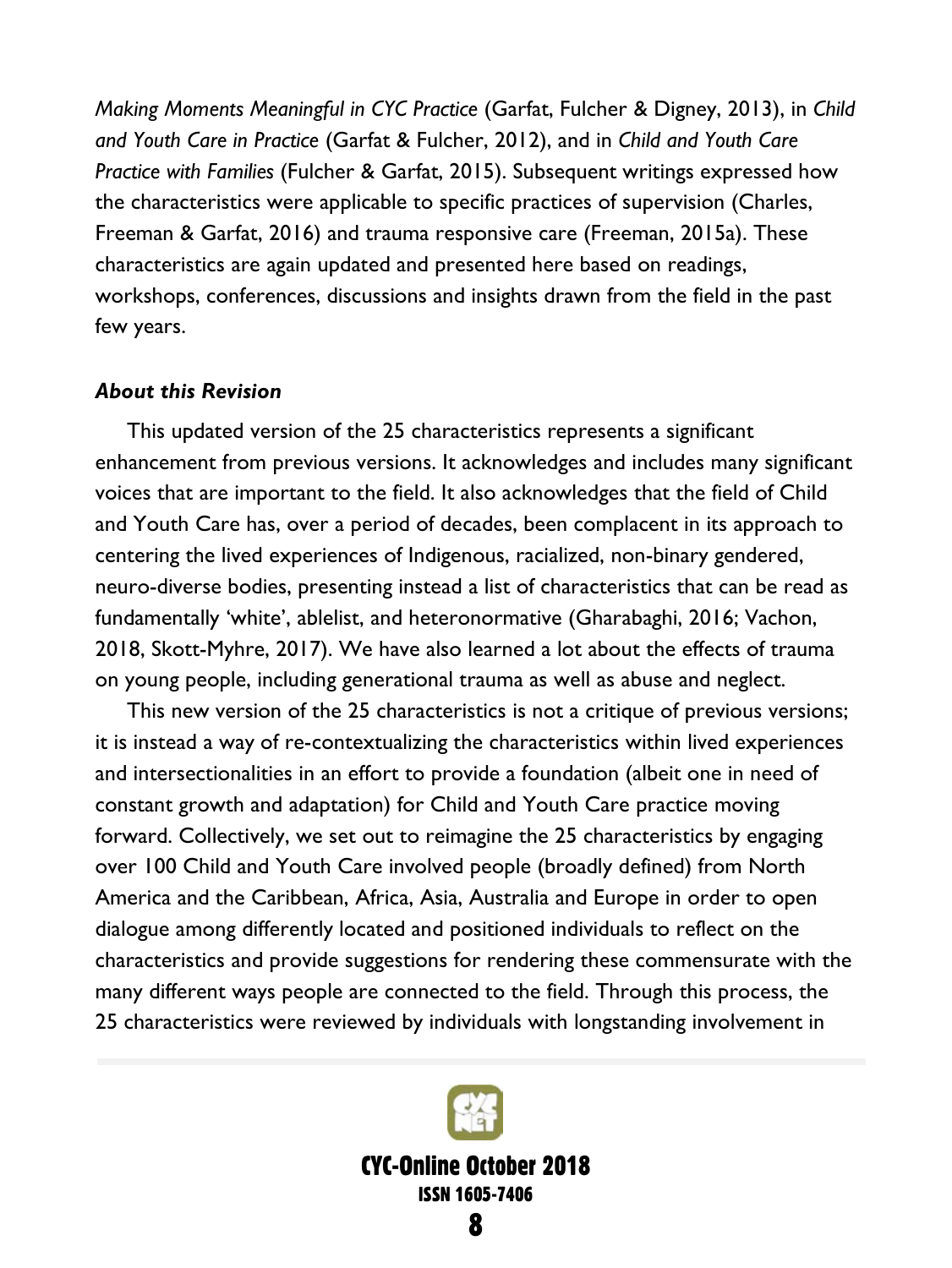the field and its community, as well as by many individuals thinking and writing from perspectives and with identities reflecting various contexts including trauma, multiple racial, gender, ability/disability, sexual orientation, and class positions.

In reflecting on the feedback we received, we must first express how grateful we are that so many individuals provided detailed, serious, meaningful suggestions for shifting the nuances and the scope of the 25 characteristics to such an inclusive and relevant space. We are especially grateful for the feedback from individuals who have long encountered barriers, sometimes invisible to us, in attempting to access this field and the community that comes with it. We are equally grateful for the expression of relevance and meaning that these characteristics have in such diverse geographies, experiences and cultural spaces. We heard about how these characteristics have been helpful in Isibindi projects in South Africa, in residential settings across Canada, in post-secondary education settings in Europe, North America and Africa, and in community-based child and youth care services in Australia and Asia. We learned that the field, broadly defined, is fundamentally interested in continuing discussions and exploration of the following themes:

- The role of power embedded in racist ideologies, state and institutional structures, and cultural hegemonies;
- A critical perspective on the universality of core concepts, including care, love and relational practice;
- The importance of historical events and practices and their connection to generational and on-going trauma;
- Acknowledging, especially in Canada, the United States and Australia, Indigenous ways of knowing, experiencing, and sharing;
- Framing Child and Youth Care practice as an approach rather than a rigidly defined professional practice with impenetrable borders for individuals and groups of people with different lived experiences based on race, gender, ability/disability and other criteria.

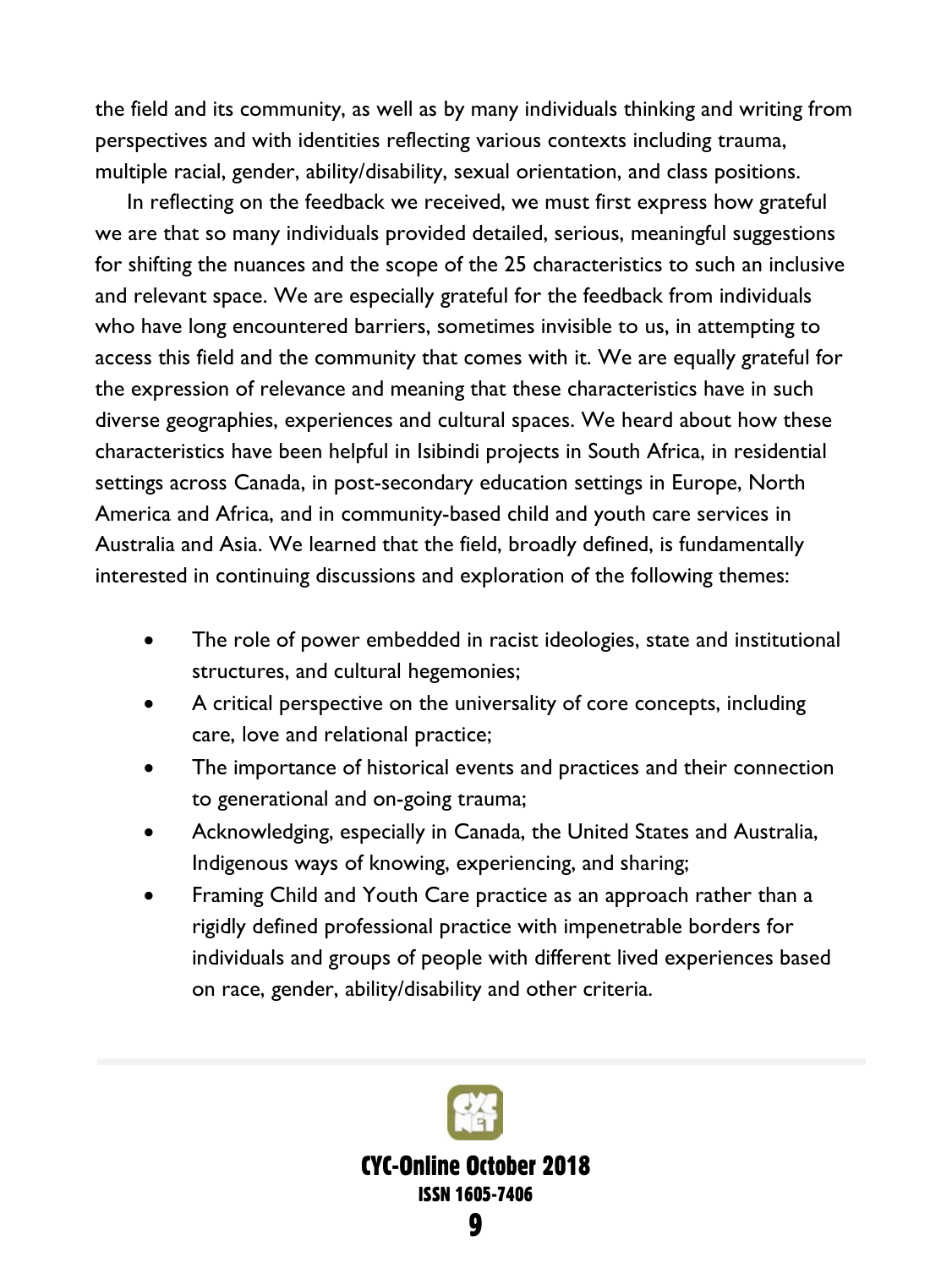We also learned about, and are pleased to express our commitment to, the need for on-going reflection on, and revision of, these 25 characteristics, always with the voices of diverse individuals and groups as partners. In many respects, we (the authors) do not own these characteristics. They belong to our diverse field and the people who are drawing on these characteristics as a way of being in the world.

# Defining a Relational Child and Youth Care Approach

We believe that Child and Youth Care practitioners are ideally situated to be among the most influential of healers and helpers in a person or family's life. For many years, the work that Child and Youth Care practitioners do was considered, at best, a sub-profession and the workers themselves were frequently considered to be extensions of other helping professionals, most commonly Social Workers (Garfat & Charles, 2010). However, with the passage of time and the evolution of a distinct approach to practice, Child and Youth Care (CYC)<sup>[1](#page-3-0)</sup> and CYC practitioners, like social pedagogues in Europe and child care workers in South Africa, have come to be recognized as possessing a specific expertise and a unique approach to working with children, youth and families (Fulcher & Garfat, 2015; Mann-Feder, Scott, & Hardy, 2017; Thumbadoo, 2008; ) involving a "comprehensive framework for being with young people in relational and authentic ways" (Gharabaghi, 2017a, p. 5).

A CYC practitioner's position in the daily life of another person, and/or their family and community, allows the practitioner to intervene proactively, responsively and immediately to assist others to develop different ways of acting and experiencing in the world (Fulcher & Garfat, 2008). There is no other form of

<span id="page-3-0"></span><sup>&</sup>lt;sup>1</sup> The term Child and Youth Care (CYC) is used here in both the specific and generic sense. While it does refer to those practitioners in a variety of countries who carry the title of CYC worker, it also refers to those who might practice within a Child and Youth Care framework but be identified with different titles such as youth worker, social pedagogue, residential social worker, and across multiple settings.

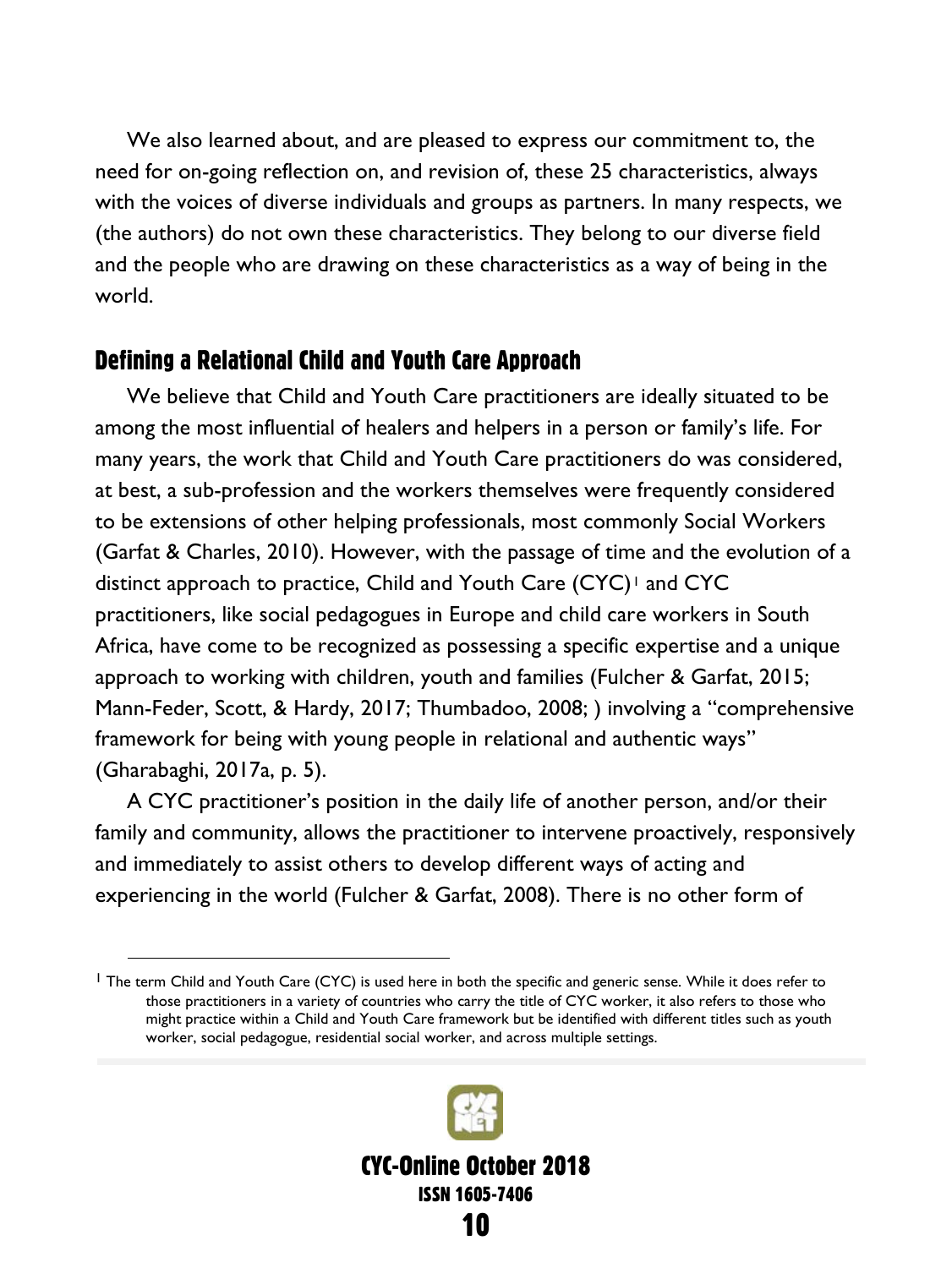helping which is so immediate, so grounded in the present experiencing or, one might say, so everyday. This immediacy of being present as helpers creates in-themoment learning opportunities (Ward, 1998) allowing the individual to experiment with alternative ways of acting and experiencing as they are living their lives. CYC practice is not oriented around temporally spaced and infrequent visits to an office where the 'client' meets with a therapist who has little to no experience of the individual's experiences in everyday life. Rather, it is based on being in-the-moment with the individual(s), experiencing their life and living with it them as it unfolds (Baizerman, 1999; Winfield, 2008), within an inclusive, rights-based, anti-oppressive and trauma-informed framework that extends from the nature of inter-personal relations to the engagement of systemic and institutional features of injustice (Daniel, 2016). Child and youth care practice seeks to avoid the pitfalls of being with others as framed eloquently by Hooks (2000): "When we face pain in relationships, our first response is to sever bonds rather than to maintain commitment." We remember, always, that young people are the authors of their own story (history) and, ultimately, the agents of their own change (Gharabaghi & Stuart, 2011).

Child and Youth Care practice is based on helping people think about and live their life differently, as they are living it (Freeman, 2015b; Garfat, 2002). It is a focused, timely, practical and, above all, immediately responsive form of caring which uses "applied learning and daily uses of knowledge to inform more responsive daily encounters with children or young people" (Fulcher 2004, p. 34). It is immediate and focused on the moment as it is occurring. It allows for the individual to learn, experience and practice different thoughts, feelings and actions in the most important area of their lives – daily life as they are living it (Gannon, 2014; Mucina, 2012).

We recognize that becoming involved in a person's or family's life is more than an inter-personal process; it requires an engagement with the context of history and its consequences, including, for example, the histories of residential schools and deeply embedded biases impacting Indigenous communities across North

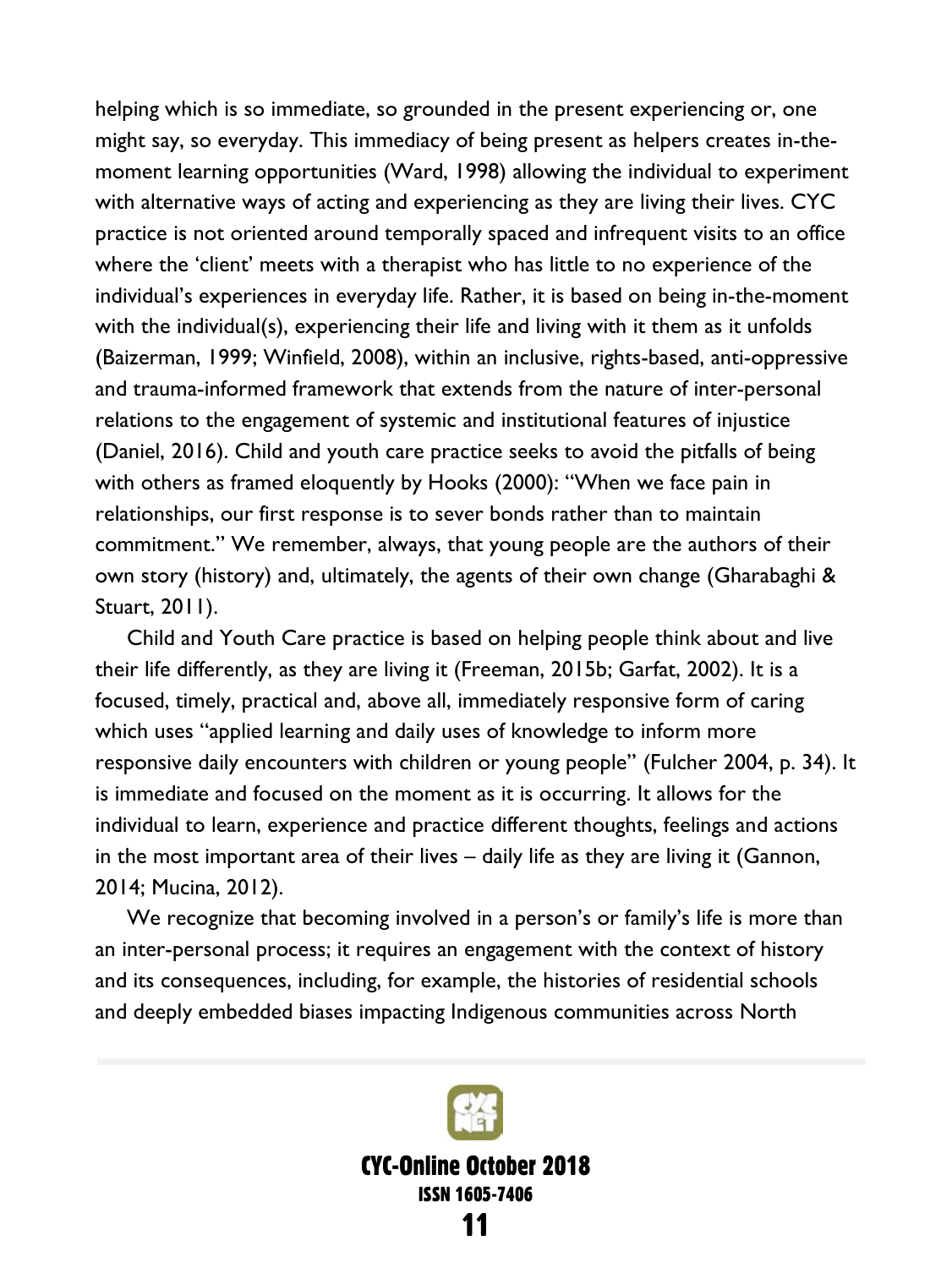America, as well as anti-Black racism, gender normativity, sexual conservatism, neuro-diversity and other histories of oppression and racism around the world. Still we believe that Child and Youth Care practitioners are ideally situated to impact the circumstances of young people, their families and their communities precisely because CYC practice offers a unique way of being in the world, and therefore of being with young people, their families, and their communities in the context of their present situation.

## The Characteristics as a Framework for Practice

The diagram below (Freeman & Garfat, 2014) shows how these characteristics of a Child and Youth Care approach are arranged around the purposeful use of daily life events and grouped according to processes of Being, Interpreting and Doing (Freeman & Garfat, 2014). These characteristics are foundational to our way of being, interpreting and doing in our work, wherever our work is located. They characterize the Child and Youth Care way of being in the world with other(s).

This approach outlined by these characteristics aims for inclusiveness, an equitable joining together of all who participate in the field. Thus, one might be, for example, a Child and Youth Care worker, a CYC instructor, a family worker, a trainer, a youth advocate, a community development worker, a researcher, a supervisor, etc. What binds them together, as CYC practitioners, is the shared approach to their work. Thus, CYC practitioners are connected by how they think about and carry out their work. Child and Youth Care is, after all, an 'approach' or a way of being in the world with others. So, we aim here to be inclusive while acknowledging the historic context of trauma, power, and 'privilege and cultural singularity' (Gharabaghi, 2017b) which is the history of our field. Indeed, as Skott-Myhre said, all of us "need to seek to be accountable to our privilege in real and material ways" (2017, p. 17) and recognize the political aspects of our work.

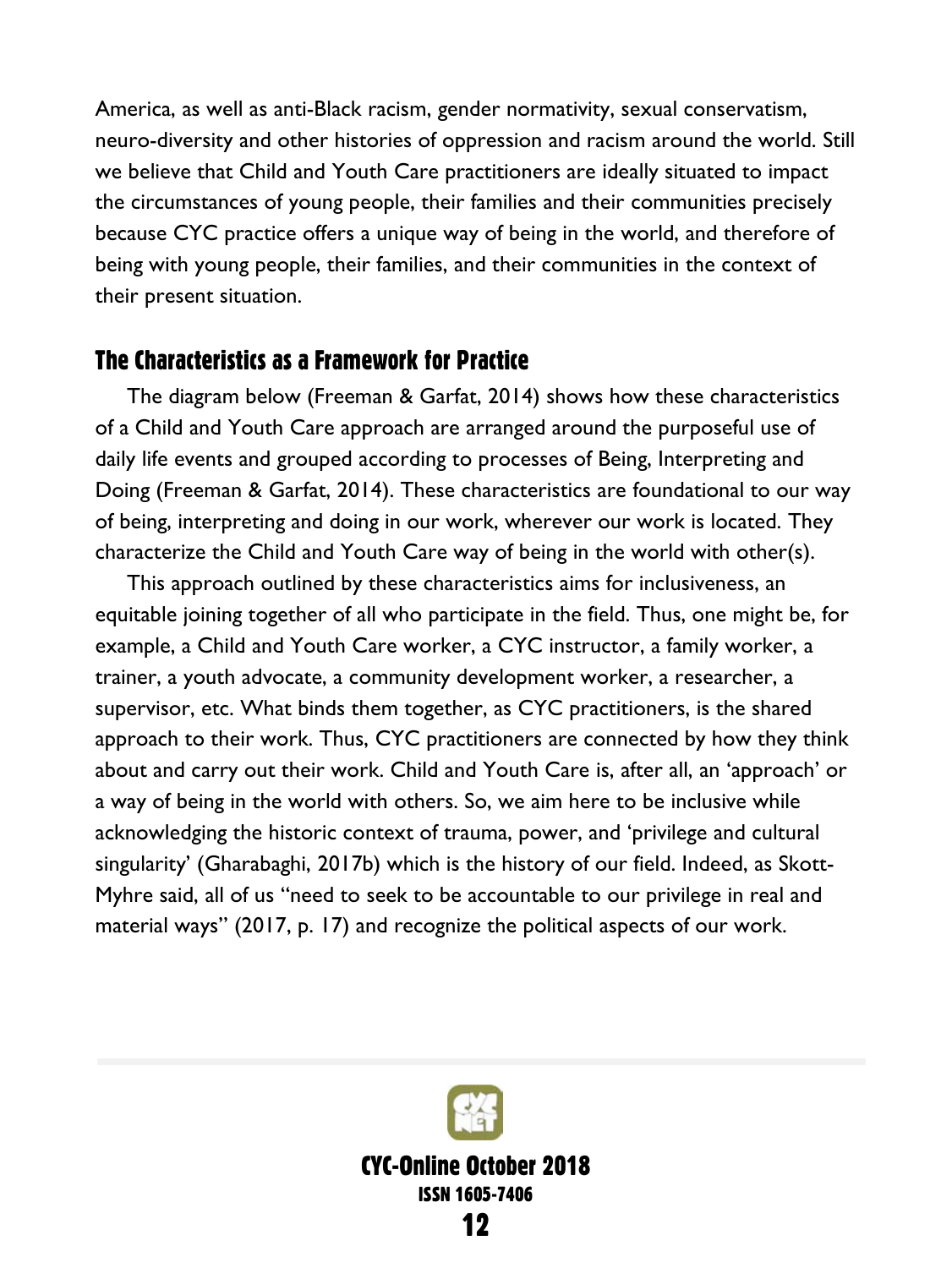

#### **Characteristics of a Relational Child and Youth Care Approach**

Freeman, J. & Garfat, T. (2014). Being, interpreting, doing: A framework for organizing the characteristics of a relational child and youth care approach. Child & Youth Care Online, 179, 23-27. Retrieved from http://www.cyc-net.org/cyc-online/jan2014.pdf

The 25 characteristics of relational Child and Youth Care Practice are not intended to capture, for example, the limiting world of institutional care and traditional designations within the professional field of Child and Youth Care. They are, quite to the contrary, meant to reflect a particular approach to 'being with', whether this is framed around euro-centric ideas of developmental growth or, for

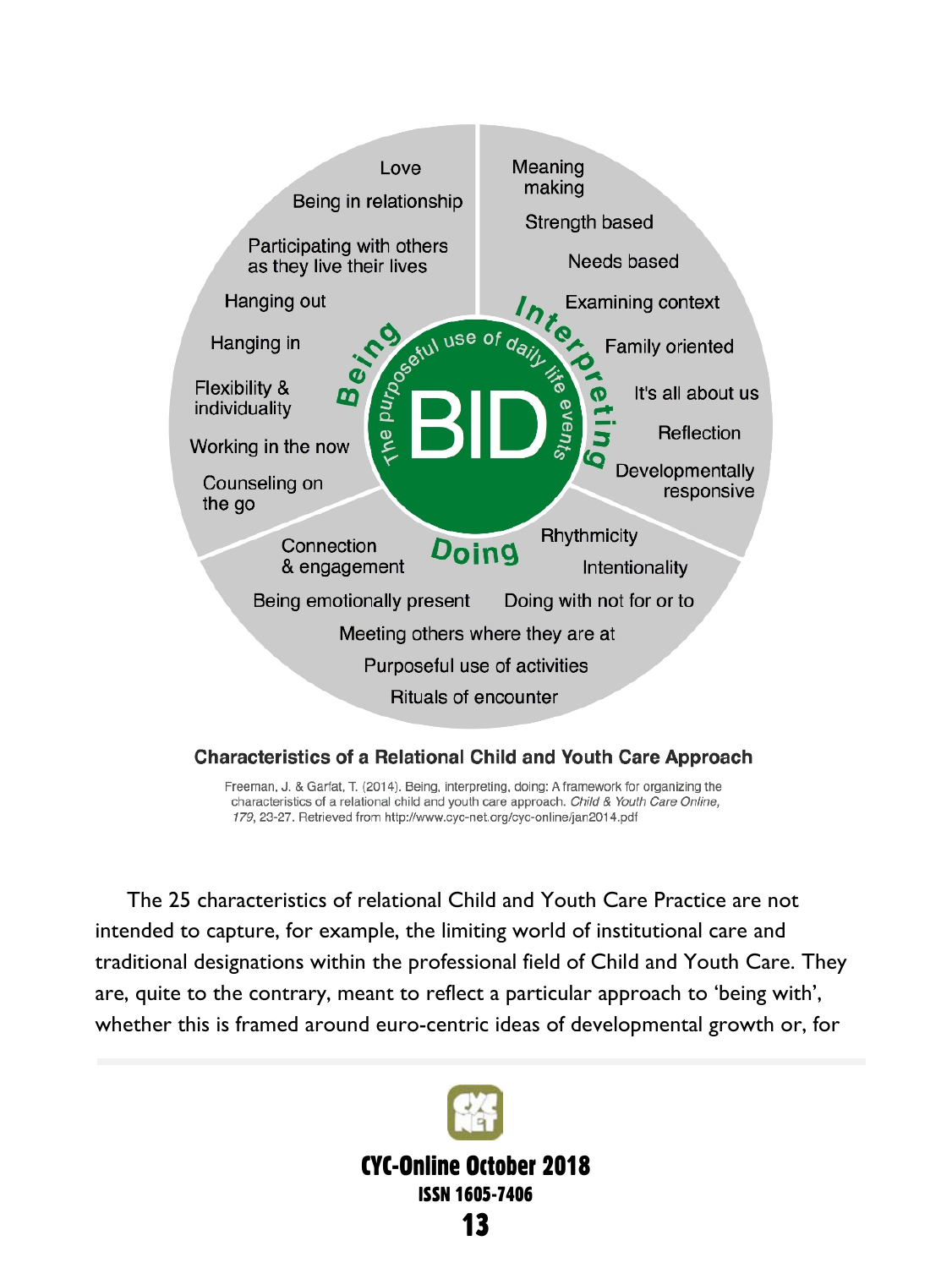example, Indigenous ideas about the 'Healing Path' (McCabe, 2007). Ultimately, the Characteristics are about child and youth care practice in the life-space and in the moment. They do not represent an analysis of social systems, institutions or processes. They make no attempt to comprehensively capture the richness of literature that speaks to anti-oppressive practices, marginalization, system change and advocacy. And they are certainly not meant to provide a foundation for policy frameworks. The characteristics speak to how we are with young people, in all of their diversity and life experiences, understanding that people's lives are very much impacted by social structures, power relations, racism, exclusion, marginalization and other dynamics.

# Relational Child and Youth Care Practice

*Relational* Child and Youth Care practice is an approach in which attention is directed towards 'the in-between between us' (Garfat, 2008). As Bellefeuille and Jamieson noted "relational practice is a dynamic, rich, flexible, and continually evolving process of co-constructed inquiry. In this type of inquiry, meaning emerges within the 'space between' the individual, family, or community" (2008, p. 38). The co-constructed nature of the in-between is a central feature of effective relational Child and Youth Care practice. Without a focus on the in-between between us, there is no relational practice.

This co-created space, *the in-between between us*, represents the 'hub of the wheel' around which all characteristics of Child and Youth Care practice revolve. We often call this co-created space between us the relationship, but relational practice involves much more than just 'having a relationship' (whether good or not) with another person. Rather, it means that the practitioner is constantly attending to the co-created space between self and other, wondering – for example – 'Is it a safe enough place?', 'Is it a learning space?' 'Is it a developmentally appropriate place of experience?' Is it a place of pain? Of joy?' Of inclusion and equity? The practitioner also continuously reflects on the nature of power embedded within this co-created space, recognizing the inherent power imbalance between

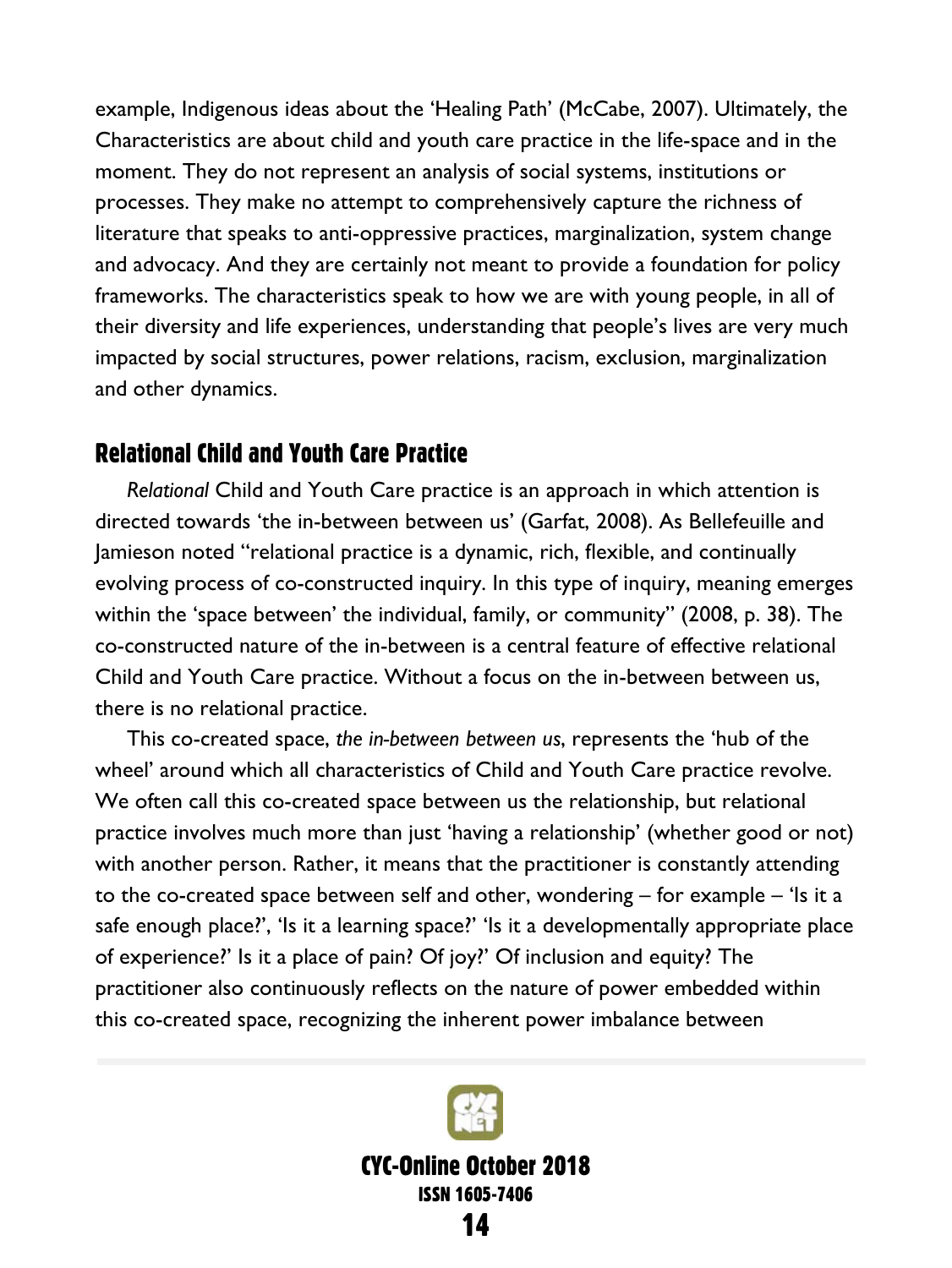practitioner and young person that can be further accentuated through racial, gender and other expressions of individuality. Honouring the space between Self and other includes an active, present and transparent acknowledgment of power. The focus, however, is more on the characteristics of the co-created relationship itself, than on those of the individuals in the relationship. As Gharabaghi (2014, p. 8) explained "relational practice shifts the focus from the actors engaged in some form of interaction to the experience of interacting regardless of the specific actors". A focus on the in-between between us, concentrates on the experience itself with an understanding that this experience is subject to, or even mediated by, externally situated and historically burdened structures, institutions, and processes which involved generational trauma, racial, cultural, and material power dynamics.

The creation of this in-between space is impacted by the self-identity, culture, historical context and practice setting of those involved in this co-creating. (Gharabaghi, 2014). How do, for example, the current contexts and cultural histories of a middle-aged Polish male immigrant CYC and an indigenous Cree female teenager from Northern Canada, intersect to impact on the evolution of their relational space in the context of a large city drop-in shelter? It becomes complex indeed.

A focus on the 'in-between between us' ensures that the Child and Youth Care practitioner remains attentive to the mutuality of relationship, recognizing that both parties to the relationship create and are influenced by it (Fewster, 1990, 2001). We are all impacted by our encounter in the in-between. Stuart argued that "the relationship *is* the intervention" (2009, p. 222) and a focus on the relational aspects of practice, as described here, helps to ensure that the CYC practitioner maintains this focus on the relational in-between. The understanding of the multiple identity dimensions both parties bring to that in-between space and the ways in which those identities can simultaneously intersect and compete, is central to how the relational dynamic unfolds.

As Fewster said, relational practice "is not only a very different perspective; it is a different pathway, across a very different terrain, in search of a very different

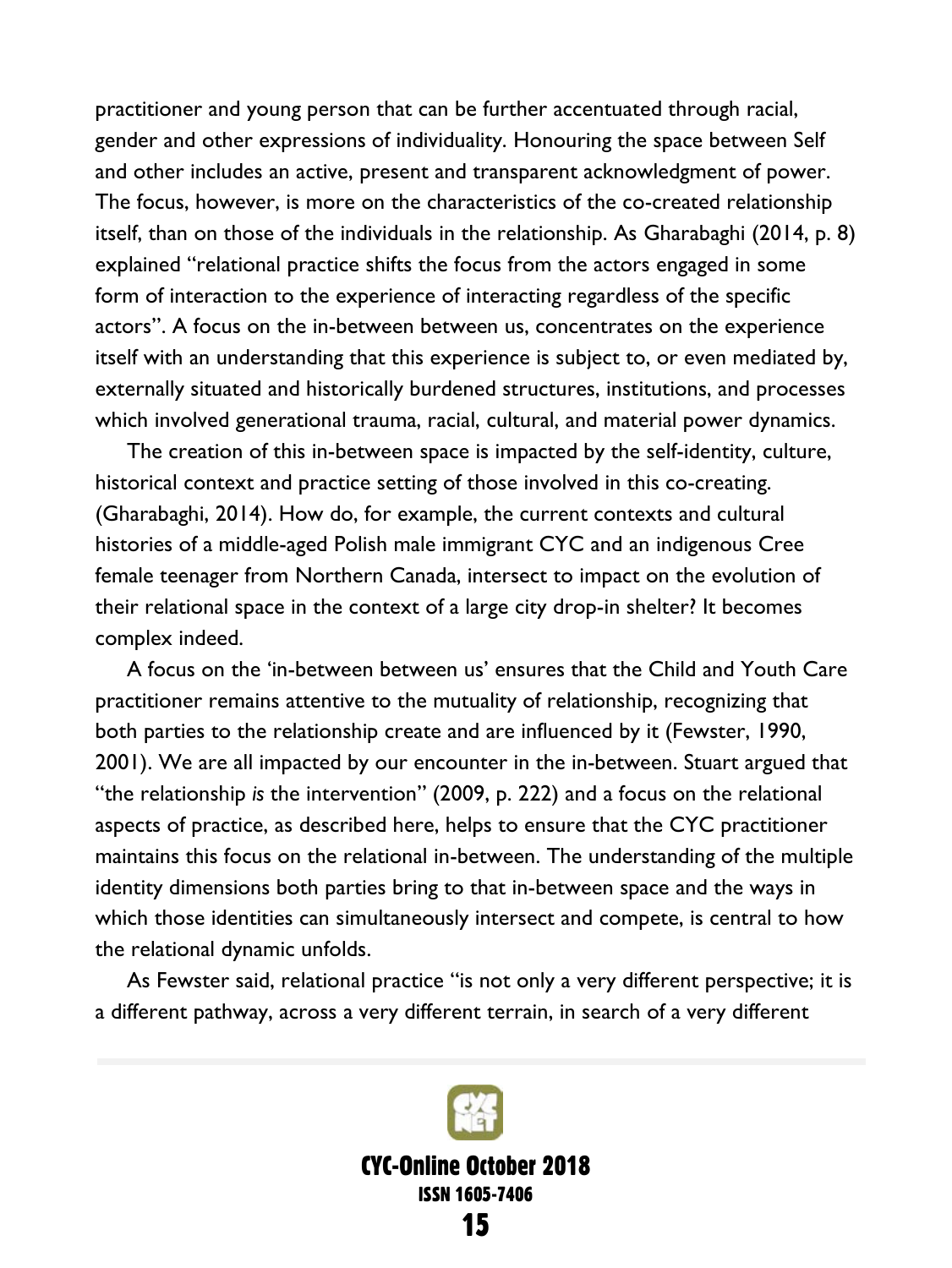destination". (Fewster, 2005a, p. 3). It is, as Krueger (2004, n.p.) pointed out "a way of being with youth in the lived experience" in which both parties must experience *relational safety* (Garfat, 2016) requiring an inclusive focus on what each bring to the evolution of the relational space. It is a focus on 'how you are, who you are, while you do what you do' (Garfat, 2013). Relational practice is a way of being in the world with others in which the focus is on connectedness, not individuation (Fletcher, 1998) or isolation while recognizing that each individual's experiences can impact on how they are in the world and how they see themselves positioned in the world.

In the following, 25 characteristics of a Relational Child and Youth Care approach are identified, high-lighted and organised according to a framework we call BID – Being, Interpreting and Doing – which represents an effective foundation for describing the Child and Youth Care process of connecting to promote growth, change and learning (see, for example, Bristow, 2017; Freeman & Garfat, 2014). The BID sections should not be considered as sequential or linear but rather as inherently connected. For example, while I am Doing, I am also still Interpreting and Being. While at times there may be a greater focus on one element of this triad, the practitioner is Being, Interpreting and Doing at all times. The characteristics are conceptualized around the idea of the 'purposeful use of daily life events' which we see as central to, and the defining characteristic of, effective relational Child and Youth Care practice. Each of the other characteristics

> *"demonstrate how this use of daily life events integrates into the larger CYC approach as well as describe the qualities of those who use daily live events effectively. The use of daily life events links to each of the other characteristics and unifies them in a structured system"* (Freeman & Garfat, 2014, 23-27).

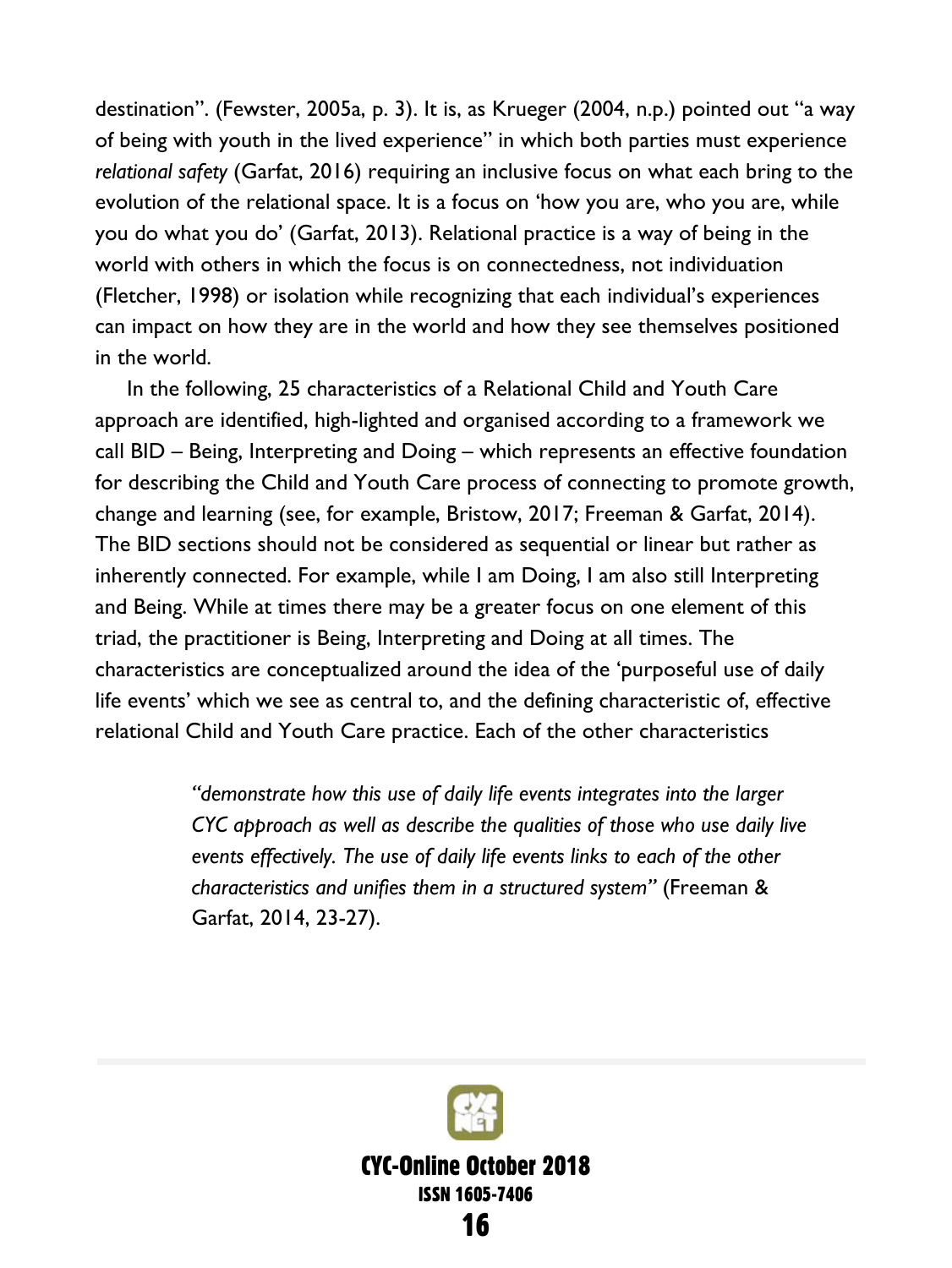# Characteristics of a Relational Child and Youth Care Approach

The characteristics and descriptions which follow evolved through discussions, observations, readings, dialogues and other encounters with the field of Child and Youth Care practice, with a focus on the relational. They do not completely reflect, perhaps, how we would 'like' CYC practice to be. Rather they reflect a collective observation of aspects of the field as identified at the time of this writing. Thus, these characteristics represent an inherent tension, in as much as the field *as it is* has often limited itself to very particular mechanisms of inclusion that have inadvertently excluded many lived experiences based on race, gender identity, sexuality, disability and others. The characteristics nevertheless seek to take account of ways of being, ways of interpreting, and ways of doing that seek to be inclusive of lived experiences. We recognise that the field is evolving constantly and expect that these characteristics will become even more defined and expansive in the future.

The characteristics have been organised into three (3) groupings: Being, Interpreting and Doing. This framework (BIDs) evolved from the work of practitioners (Freeman & Garfat, 2014) as a way of thinking about the process of intervention within the field of Child and Youth Care practice. But we are also aware that while we are making bids for connection so, too, young people, when they are able to, make bids to connect with us. While young people sometimes cannot or are not able to make such bids for connection, we are constantly on the alert to notice them, however they might occur.

> *"Together the three categories – Being, Interpreting, and Doing – form the acronym BID, highlighting the bids for connection that are at the center of our relational work. To make a bid is the act of making an offer for something. It is an old word dating from before the twelfth century and is defined as an "attempt or effort to win, achieve, or attract" (Merriam-Webster, n.d.) as in making a bid for reelection"*  (Freeman & Garfat, 2014, 25).

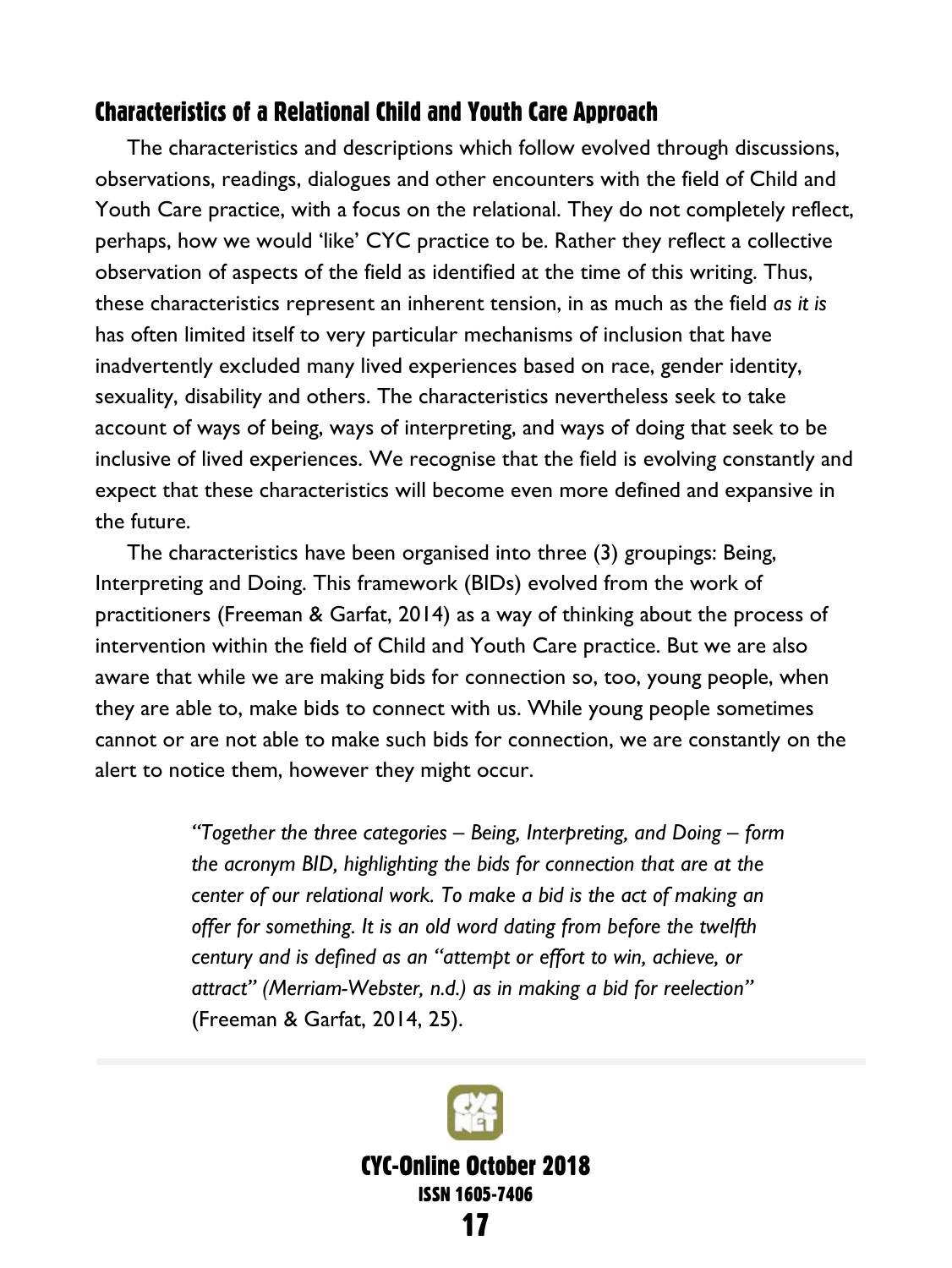This framework for organisation highlights anchor characteristics in each of the three areas.

> *"The anchor characteristics provide strength and support to the other characteristics within each category. Identifying anchors within each category offers practical guidance to those beginning in the field as they focus on their own development. It prioritizes, in a way, what might be an essential starting point in one's personal growth and development. The three anchors in this framework include:*

- *Love – in the category of Being*
- *Meaning making – in the category of Interpreting*
- *Connection & engagement – in the category of Doing."* (Freeman and Garfat, 2014, p. 26)

The following describes and articulates the 25 characteristics and their relevance in relational Child and Youth Care practice in today's world.

## Being

*"Being in relationship means that we have what it takes to remain open and responsive in conditions where most mortals – and professionals – quickly distance themselves, become 'objective' and look for the external 'fix.'"* (Fewster, 2004)

*Love* serves as a "prerequisite of healthy development" (Smith, 2011) and a lack of a basic love for others and a willingness to be stretched and grow in that love may be an indication of the need for an individual to consider a different field. (Freeman & Garfat, 2014, p. 26).

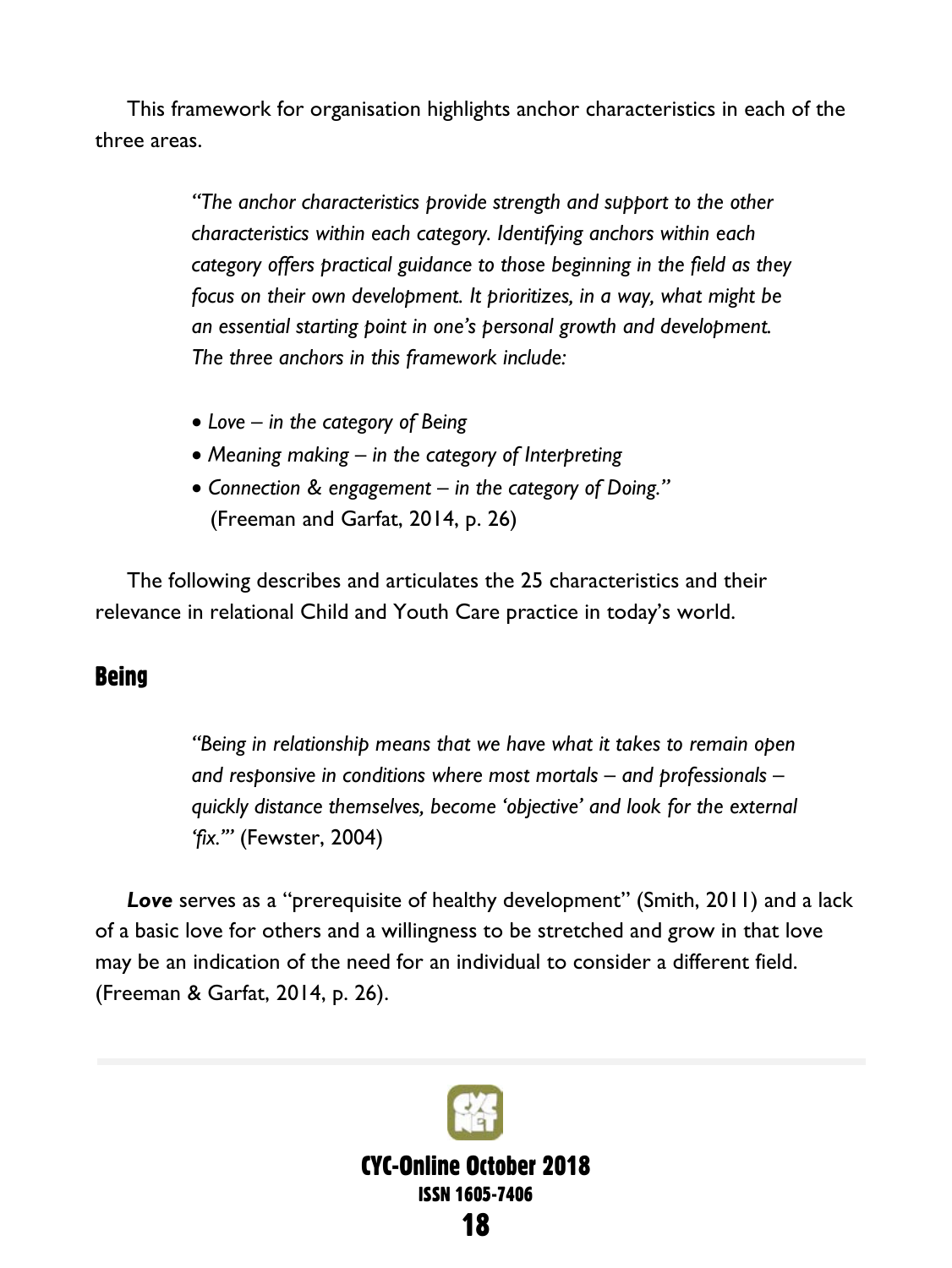*Love is inclusive* – regardless of who, or how, you are, you belong in this endeavor – if you are connected at all, you are a part of it. Extended family, community and community members, people of cultures different than the practitioner, multiple support staff, intimate friends, etc. – all are a part of this process of engaging in an appropriate response to the young person and family, based on this foundation of love. To be inclusive means to accept people for who and how they are while acknowledging that everyone brings to the relational encounter their own history and that history requires recognition, understanding, valuing and acceptance if we are to focus on the creation of relational safety (Garfat, 2016). It means "honoring differences and accepting diversity as a norm" (InclusionBC, 2018).

Inclusiveness also implies that while I invite other(s) to be a part of my experience (process) I also work to create the experiences where they will include me in theirs. Inclusiveness is a goal, often illusive and always significant. It requires that I, as an individual, attend to what helps the other person(s) feel included – how do they prefer to be identified, what is important to them, what would count as an inclusive gesture? I also must attend to how they need me to be in order to want to include me in their world of experience for, if inclusiveness is seen as a one-way street where I am the one 'including other', and not worried about them including me, then it is not a relationship based on equity (Marshall, 2017). So, one is constantly wondering 'how do I need to be or what do I need to do in order for this person to experience inclusion?' What effort am I applying to this end? The 'what I have to do?' may focus on my interaction and may also include 'how to I need to act on our environmental context so that it expresses and invites inclusion?' The practitioner recognizes that it may not be possible to be or to become what the young person needs. I cannot be Indigenous or Black or Transgendered if in fact I am white and cis-gendered. But the practitioner can extend the invitation to being with and doing with the young person even in the context of limitations presented by fixed identities. Inclusion is an interactive and an environmental consideration.

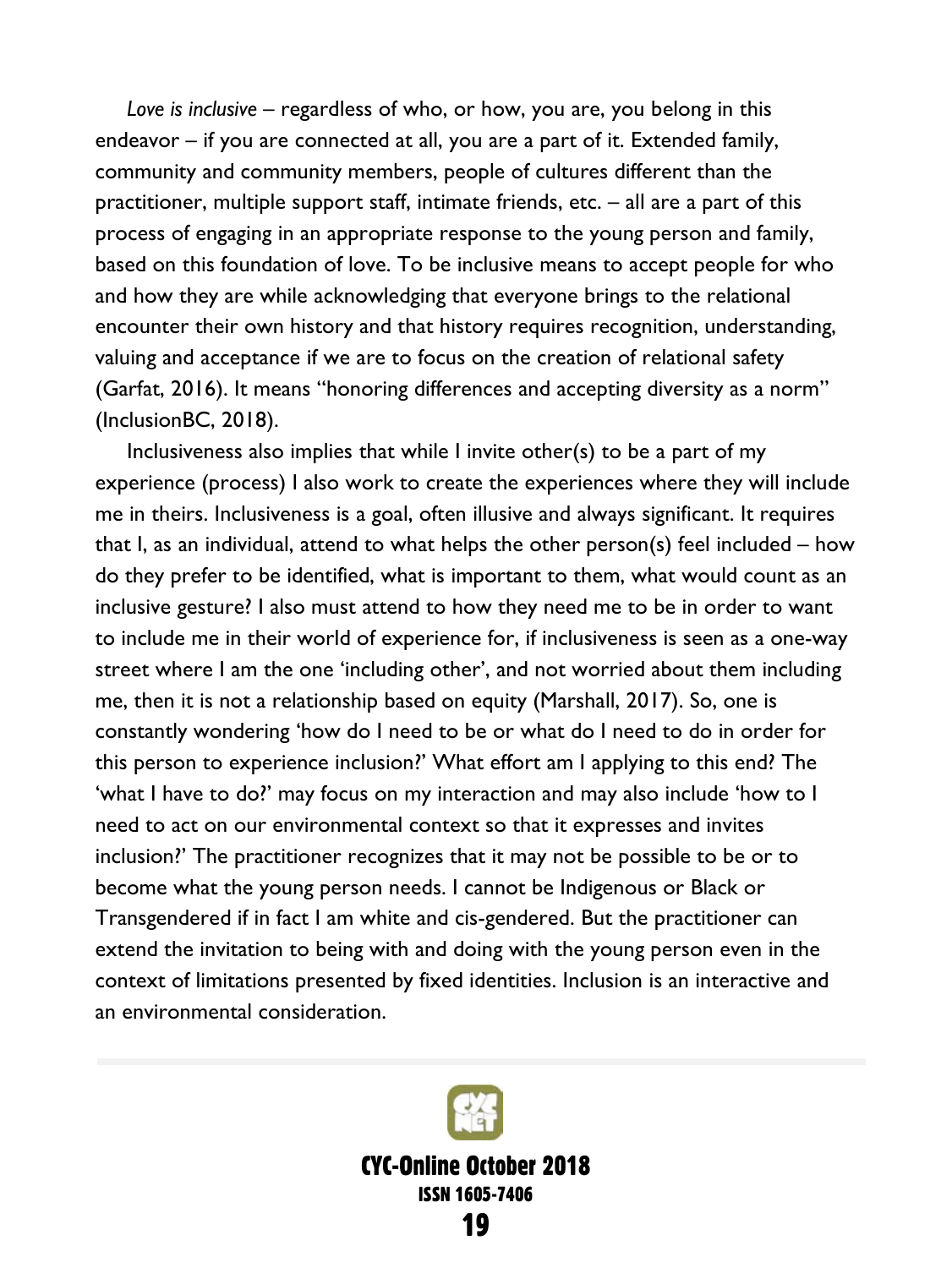Love, as Thumbadoo (2011) writing from a South African context argued, is present in powerful Child and Youth Care moments with (an) other. She asserts that love must be present when real connections are made between self and other. This is not, of course, a sexual love but a love of (an) other as a human being in the Ubuntu sense of "I am because you are". Thumbadoo (2011, p. 197) further asserts that "caring and love intermingle in the encounters" between CYC practitioners and others". While Thumbadoo writes from the South African context, her words are echoed elsewhere. Mark Smith (2011, p. 192), writing from a United Kingdom context, claims that "child and youth care – in contrast perhaps to other professions or aspiring professions – is irredeemably a practical, moral and relational endeavor. As such, it is fertile ground for the growth of love". Whitfield has said that "love is the most healing of our resources" (1989, p. 133). Relational CYC practice is, in this sense, an act of love and loving – one holds others dear, one cherishes their being, and ultimately one acts in the context of love in a nonexploitative manner, accepting and honouring other for who and how they are. As Ranahan (2000, p. 57) said, when discussing love in CYC practice, "a more mature form of love, can exist in practice when we choose to include it, even in a brief moment of our connectedness with a child". An edition of the Scottish Journal of Residential Child Care (2017) has also affirmed the importance, and role, of love in our field.

*Being in relationship* is not the same as 'having a relationship'. Everyone *has* relationships but '*being in relationship'* means engaging with the other person in an intimate and profound manner which impacts both young person *and* helper (Gannon, 2008). A CYC practitioner recognizes that they engage in a relationship with a person where each has contributed to making that relationship what it is (Fewster, 1990), even when the young person may have first encountered the practitioner under the circumstances of someone else's choosing (such as an involuntary residential placement). It also means engaging in relationships and being in these relationships with intention for whatever time is available.

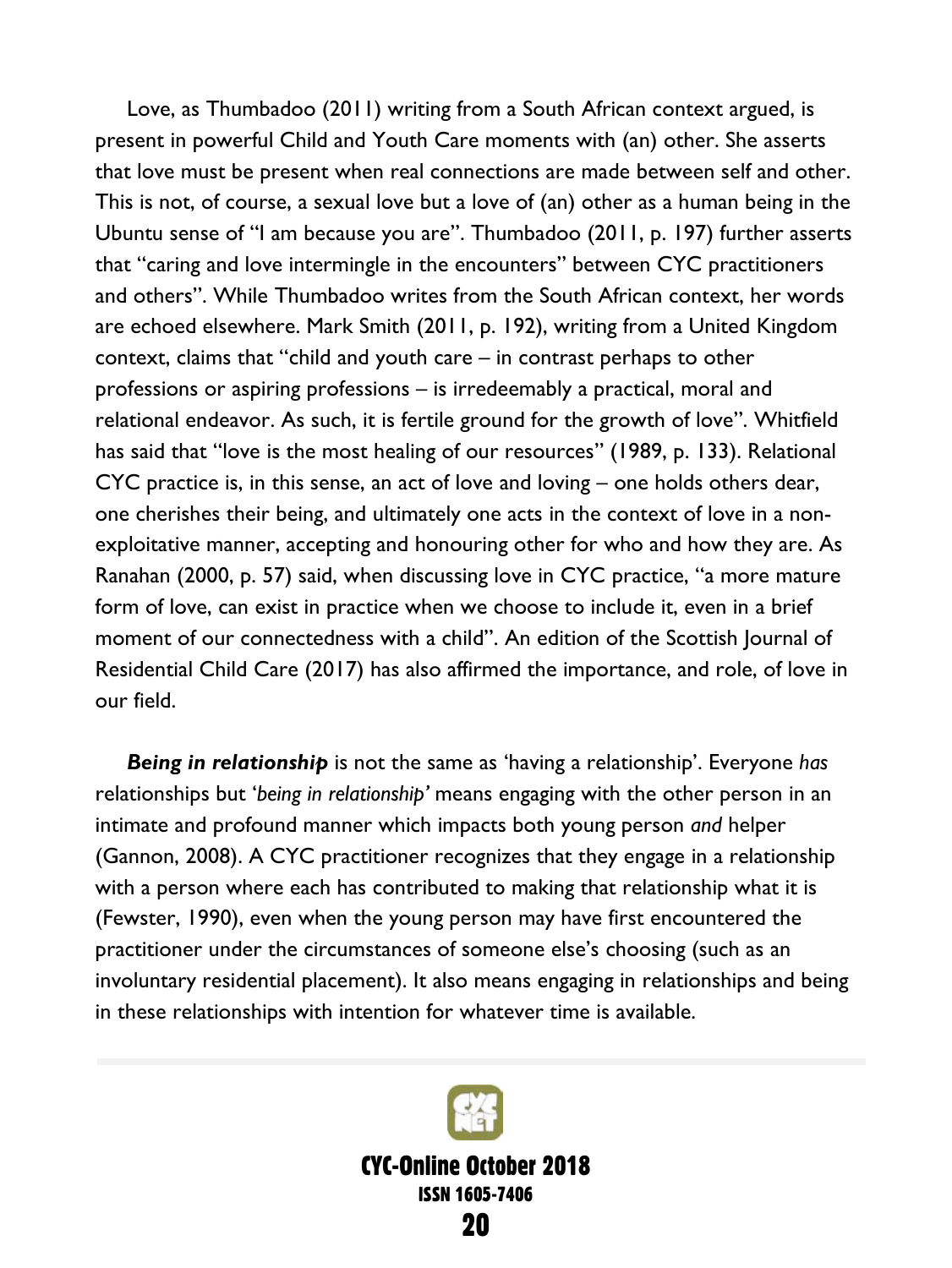While being-in-relationship might well be a universal characteristic of relational CYC practice, *how* one engages in relationship and the meaning of such engagement will be influenced by the history, culture, identity, capabilities and other aspects of the participants to this co-creation of the in-between. Thus, when we make efforts to be-in-relationship with other we are constantly contextualizing our actions and understanding in terms of the attributes we each bring to this encounter. As we shall see when considering the characteristic of Meaning-Making, what counts as an inviting gesture to one person may be experienced quite differently by the other – constant reflection, therefore, permeates our attempts to work towards being-inrelationship with other(s).

Relationships are comprised of a history and that history continues to shape the relationship and our being in such relationships. Writing about UK social work practices with young people in care, Thomas came to similar conclusions about the importance children give to relationships including "the continuity of this relationship, reliability and availability, confidentiality, advocacy and doing things together" (2005, p. 189). As Fewster said, "Being in relationship means that we have what it takes to remain open and responsive in conditions where most mortals – and professionals – quickly distance themselves, become 'objective' and look for the external fix" (2004, p. 3). Being in relationship, then, means that you and I encounter and *be* with one another in the in-between between us (Garfat, 2008). Being in relationship requires that we are constantly reflecting on the intersectionalities of self and other(s).

*Being and participating with people in the everyday moments of their lives*. Whether it is with a family in their home as they are doing dishes or playing soccer with a young person in the community park; attending a human rights rally with a person concerned about their community, or chatting with a homeless youth on the streets; whether it involves hanging out with a mother in jail, engaging an autistic student, or participating with a young person in a church activity – CYC practitioners involve themselves in all aspects of the daily life of the people with

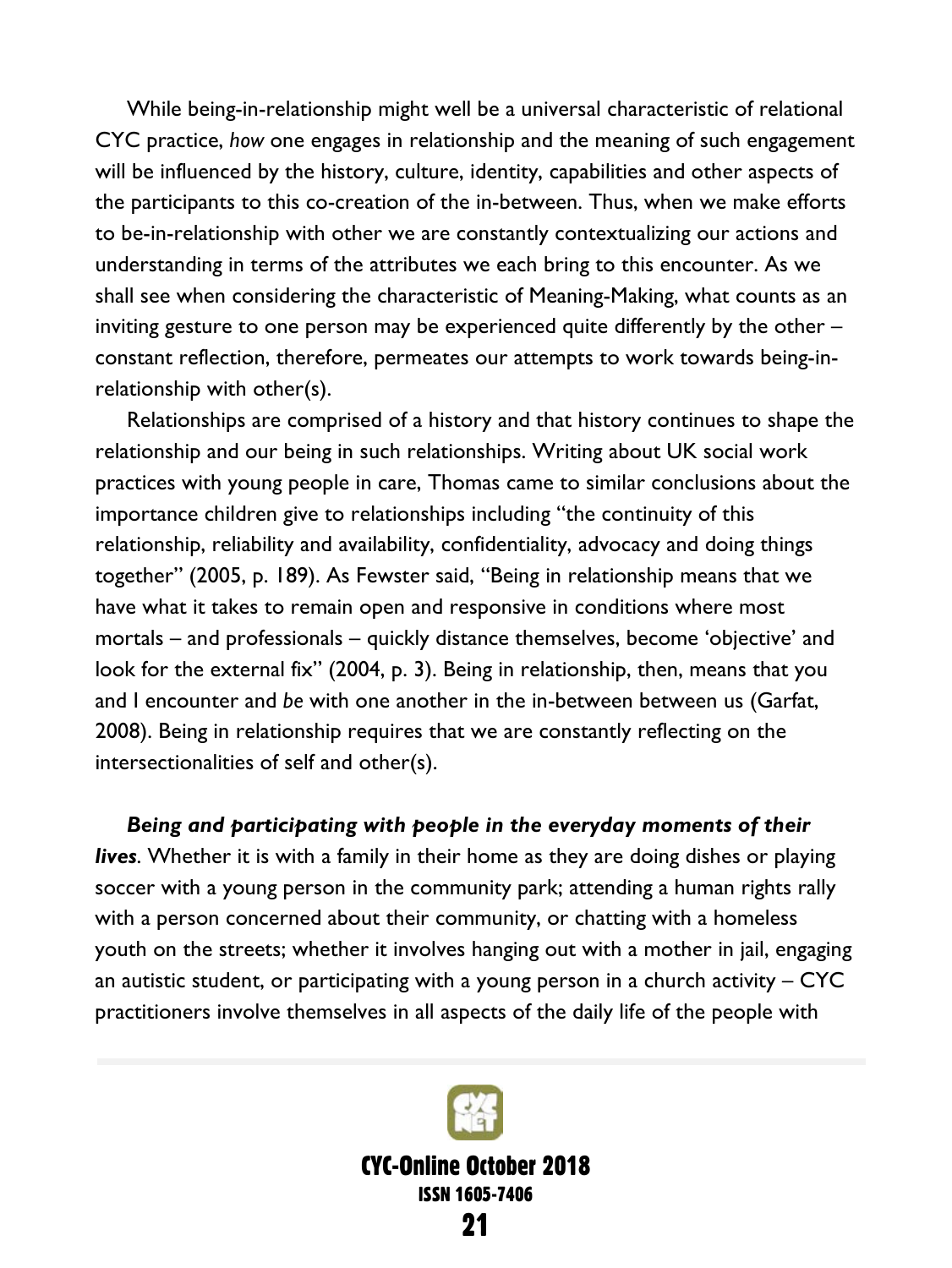whom they work (Fulcher & Ainsworth, 2006; Hilton, 2002; Smart, 2006). As Bristow (2017, p. 19) said, when talking about working with people with autism, being with people "as they live their lives can be as simple as checking in throughout the day, or it can involve a more thorough involvement in their lives". Young people author their own narratives, their own stories that capture their experience of life (Gharabaghi & Stuart (2011) and the role of the CYC practitioner is to become a significant character in their stories wherever those stories unfold.

When a CYC educator, for example, encounters a student in the cafeteria, the CYC responds to the student from a CYC perspective. When a CYC practitioner on the street encounters a young person, that worker remembers to interact using the characteristics of a relational CYC approach. The worker attends, for example, to a young person's relationships with the other inhabitants of their street life, their identity and the socio-cultural context that frames their identity. Central to a CYC approach is the idea that if people can change how they are (develop different or new ways of being and / or doing), in the minutia of their lives (Maier, 1979), then change will be more enduring, for their relationships are central to who they are and how they are in their world and the world of others. Being and participating with people as they live their life, where they live their lives, increases the potential for them to develop new ways of being in their everyday world. And we remember, always, that sometimes the necessary changes are not in how the young people are, but, rather, changes are needed in the world which surrounds them.

Partnering with young people to challenge the world as it is and as it impacts them in particular, is one core element of being with young people as they live their lives. For Indigenous young people, for example, living their lives means also living deeply embedded racism, many symptoms of exclusion and few opportunities to live the spirit of their cultures, their languages or their rituals. Practitioners recognize that in today's world, enduring change requires enduring advocacy through committed partnership with young people, their families and their communities.

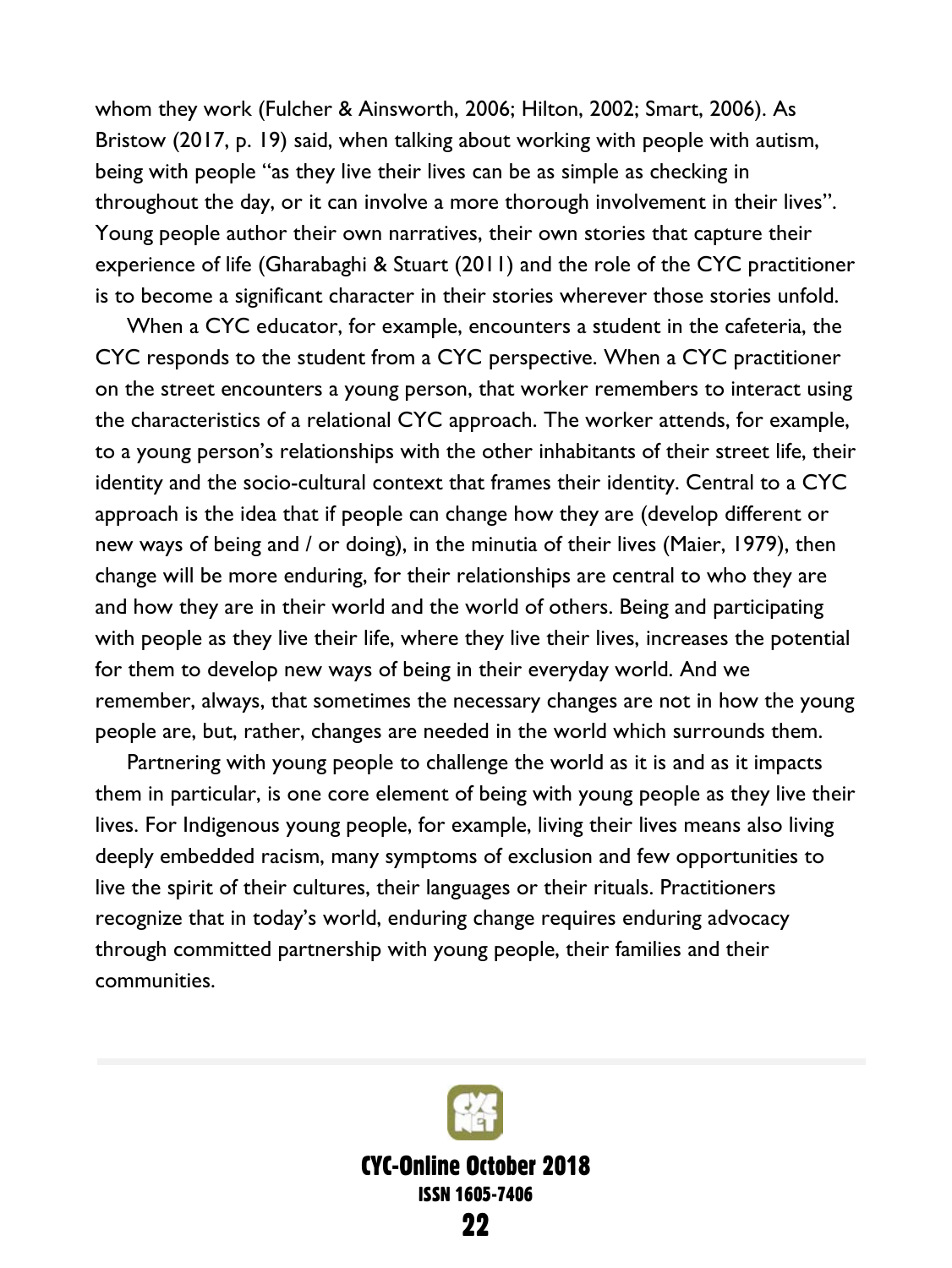*Hanging out* means that some of the CYC practitioner's time is spent doing apparently simple, everyday (yet extremely important) things with people (Garfat, 1999). To an outsider, it may seem as though nothing is happening. A walk in the park or ritualistically sipping tea with a family; kicking stones with a young person; browsing through cyber-space, chatting in the corridor, wheeling someone along the street, or leaning on a street lamp chatting with a homeless young person – all may seem like 'doing nothing' when, in fact, these may be the most important of activities. During such moments and experiences of 'hanging out' one is investing in building relationships of trust, safety, connectedness, and professional intimacy. In this *hanging out* control and power are set aside by the CYC as much as possible; rather, it is more an encounter, simply, of people hanging out together hopefully in the context of the young person's life space. And this takes time – something often missed as finance controllers scan quickly through monthly and yearly accounts or supervisors review a 'shift report' of notable incidences. These are the very types of relationships which are necessary if the practitioner is to become a significant and influential person included in the life of others (House of Commons Select Committee, 2009; Redl, 1952).

*Hanging In* means that the Child and Youth Care practitioner does not give up when 'times are tough', even if, as hooks (2000) pointed out, this may be the intuitive response. Rather, one hangs in and works things through, demonstrating commitment and caring for that child, young person or parents and family members (Gompf, 2003). The traumatized child or young person in a foster home who is struggling to follow expectations, the Indigenous youth struggling to re-connect with cultural traditions, the Syrian student who is struggling to grasp a North American custom, the parent from another country who struggles with learning to parent according to 'expectations and demands' of a new culture, the research subjects who find it difficult to appear for interviews, or the person with a 'disability' trying to be in the world with others unable to see beyond the 'disability' and, therefore, do not engage with the full person – for CYC Practitioners these

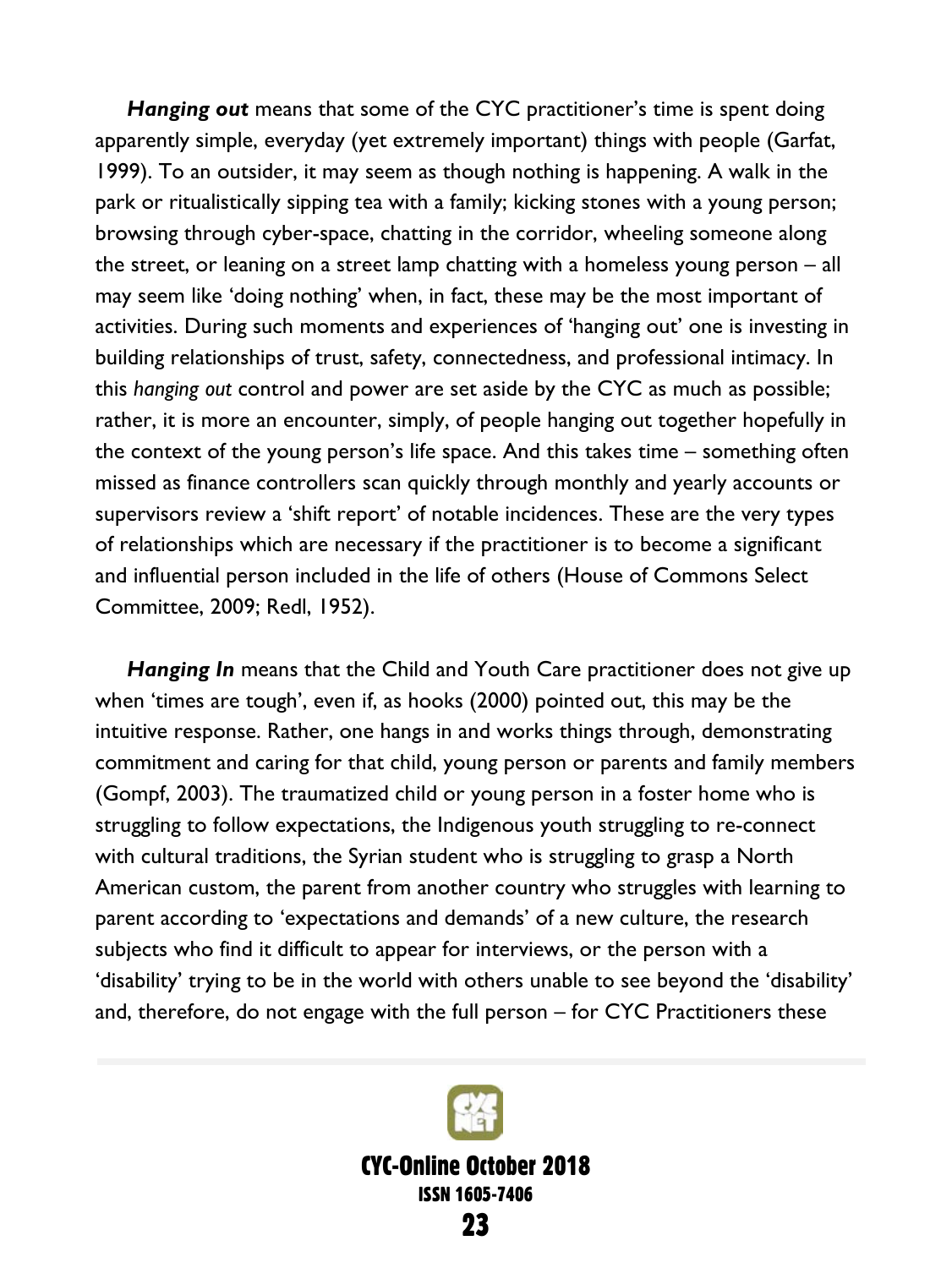are all signs of the need to hang in. Sometimes things are 'tough' for the young person, sometimes for the practitioner and sometimes for both but hanging in means not giving up.

It requires that one be patient and move at the other's pace rather than the practitioner's own pace (Fulcher, 2006b) or the expectation of the program or service model. As a practitioner, for example, reaches out to connect with someone who has a history and context which warns against immediate connection, the practitioner also needs to hang in and not become frustrated while exploring new or culturally different ways of making that connection.

Equally, when times seem 'good', the practitioner does not automatically assume that 'all is well'. Steckley and Kendrick (2008) highlighted implications associated with *'holding on' while 'hanging in'*; signaling the importance trauma sensitive forms of physical restraint as extreme examples of this characteristic. One must recognize that when the times are good, set-backs may be just around the corner. After all, learning and change, indeed healing, take time effort, practice, and learning from feedback.

*Working in the now* means that the Child and Youth Care practitioner remains focused on the 'here and now', on what is happening in this moment between the practitioner and the other person (Freeman, 2014; Phelan, 2009). This allows the practitioner the opportunity to enhance their ability to "recognize and respond to behaviors as they are occurring" (Freeman, 2014, p. 14). Such an orientation on the present arises from the assumption that 'we are who we are, wherever we are' and that we bring our whole selves to every interaction. At the same time, this orientation to the here and now does not negate our continuous awareness of structural and systemic contexts that may contribute to individuals or families engaging in behaviours as reasonable and necessary defense mechanisms against racism, generational trauma. marginalization, exclusion and oppression.

In the present, one carries with them the past as well as expectations about the future (Winfield, 2005). If a person can change their way of being with another or

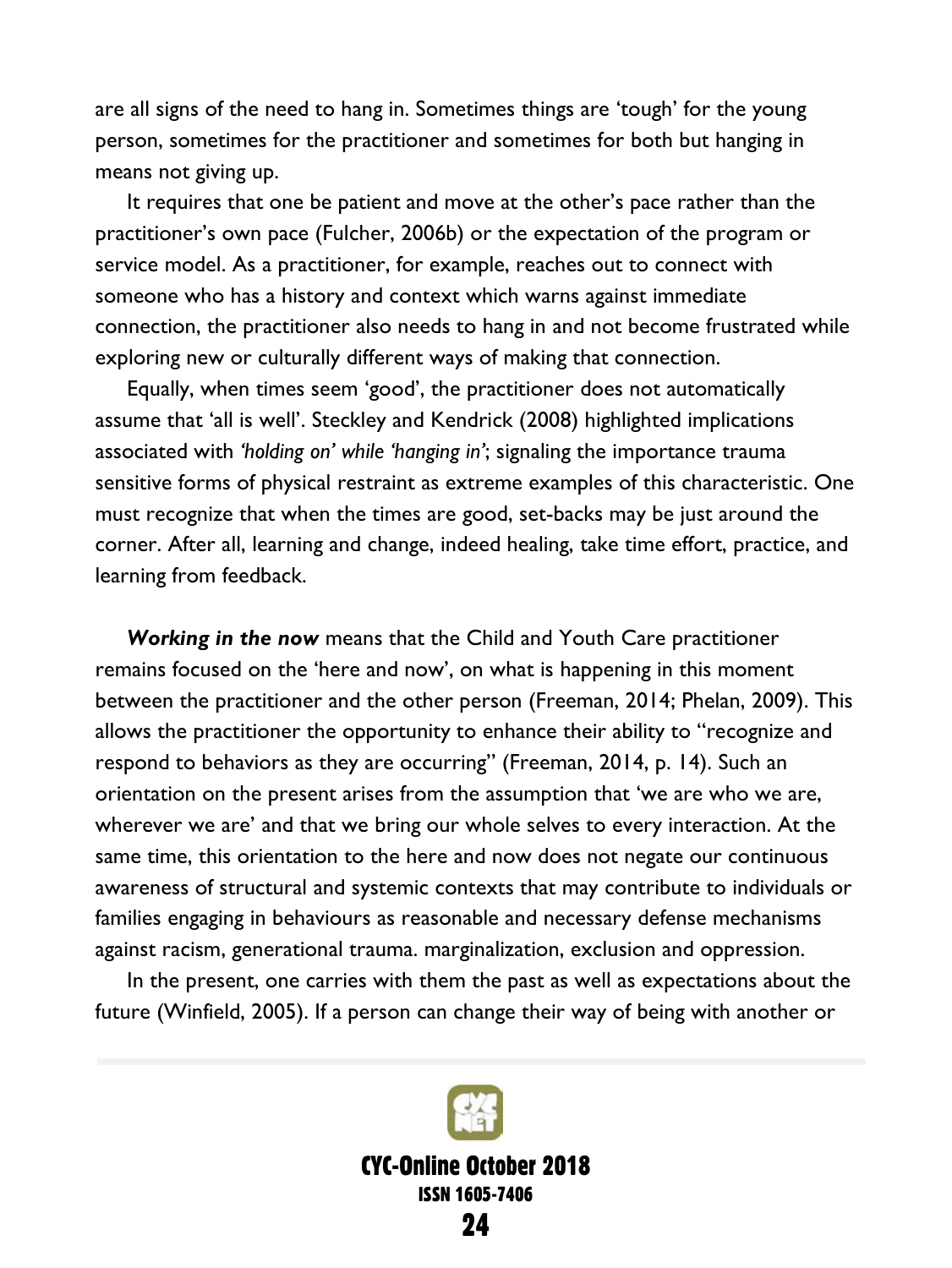other(s) in the present, so too can they generalize that way of being to other situations in their life. Past experiences can become even more important learning cues in the here and now. Similarly, expectations about the future or future consequences can also change through new lived experiences in daily life events as they happen.

*Counseling on the go.* Unlike in other forms of helping, a Child and Youth Care practitioner does not normally meet with someone for a counseling session at a scheduled time and place (although that occasionally does happen and can be valuable). The counseling which occurs between a CYC practitioner and the other(s) typically occurs through fragmented but connected interactions, trusting that the ability of the other and the skill of the CYC practitioner will continue to connect such moments together into a coherent process (Krueger, 1999). Some refer to this CYC characteristic as 'life-space counseling' (Redl & Wineman, 1952). Here we notice the important role in which each relationship history impacts on present and future prospects for facilitated learning. As Mann-Feder (2011) explains, these moments of connected interaction are often more powerful than traditional approaches to 'talk therapy' precisely because they happen in moments of movement and activity when motivation to learn and try new things is high and relevant

*Flexibility and individuality* refer to the fact that every person and family is unique. Each person brings to the relational encounter a history of previous life experiences which may include relationships of pain, a history of oppression, positive encounters with adults, feelings of worthiness or unworthiness, experiences of racism, and the list could go on forever. What is important is that the practitioner recognizes that all these previous experiences are an important part of the context of the encounter and are a part of what influences, self or other, the person in their present context. Even historic trauma, racism, or abuse accumulates and can impact the present moment for an individual or family. The

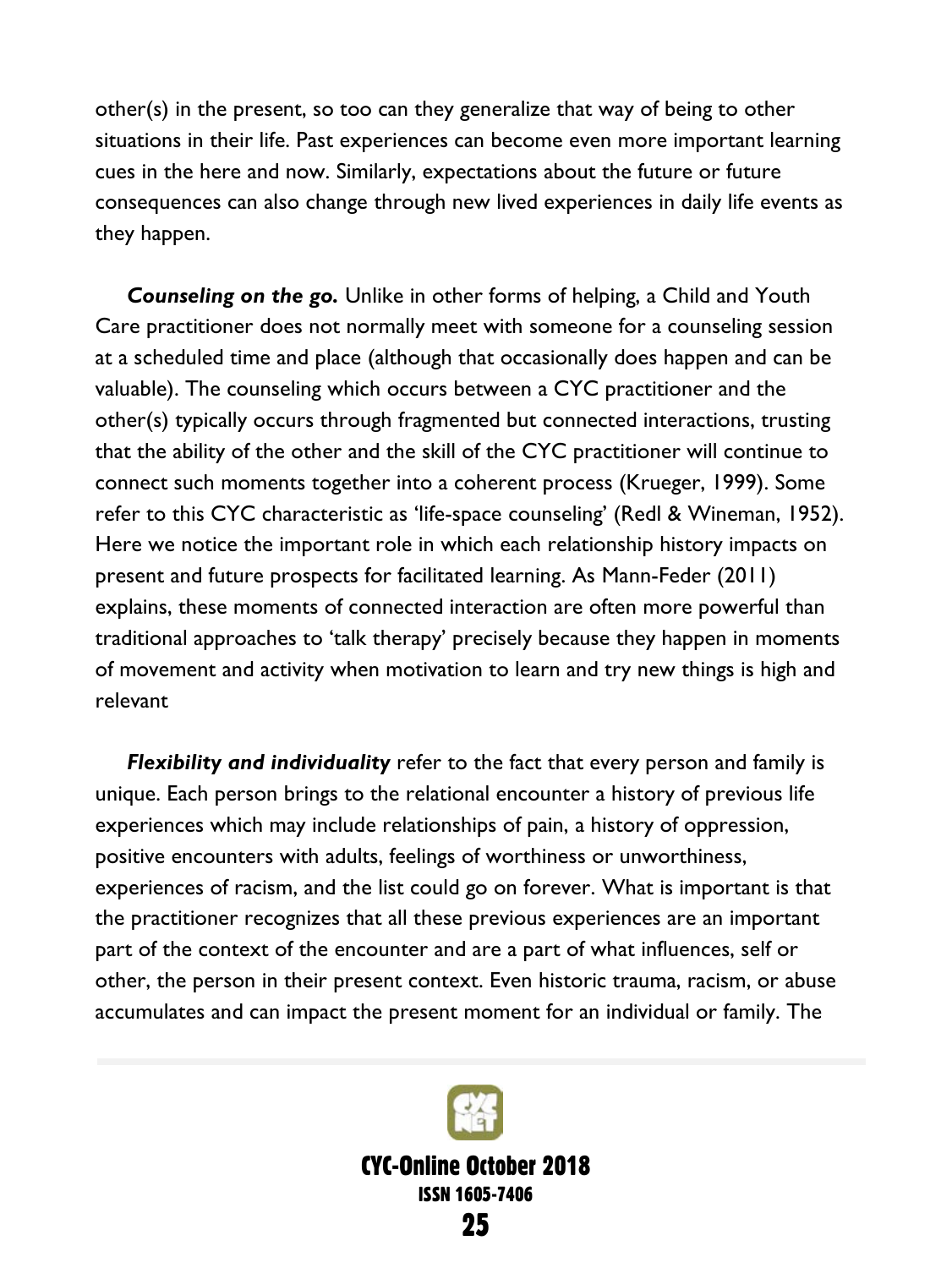effective CYC practitioner is aware of this dynamic and adjusts their approach respectfully.

All of one's interventions must be tailored to fit the person and/or family as the practitioner understands them (Michael, 2005) and has learned about, and from, them. This means that the CYC practitioner is flexible in their interactions with each person, recognizing that there is no one approach or intervention which fits for everyone, or applies in all situations. Just because the last time the practitioner intervened in a particular manner when engaging with a person from a culture different than the practitioner's, and that action was successful, does not mean that all people from that culture will respond in the same manner. All people, in their unique cultural context, are different and individual. Just because one young person liked a joke when they were in pain, this does not mean that another young person will respond likewise (Digney, 2007). As deFinney, Loiselle and Dean (2010, p. 72) said, we always must take account of "the intersecting effects of gender, race, sexuality, (dis)ability, and age formations, among others". Just as CYC practitioners are individuals, so it is for everyone with whom they work. Thus, CYC practitioners must be ever flexible, preparing to modify their approach and way of being as appropriate with each unique individual they encounter. From this flows the contemporary reflection that 'one size does not fit all' (Naidoo, 2005) and any intervention must be considered in the light of both individuals specific history and current identity. This identified way of being with others is a unique contribution which CYC practitioners bring in supporting children, youth and families in today's world.

# **Interpreting**

*Meaning making is the process through which each of us – worker or child – interprets everything else including, for example, what constitutes a strength of character.* (Freeman, 2013).

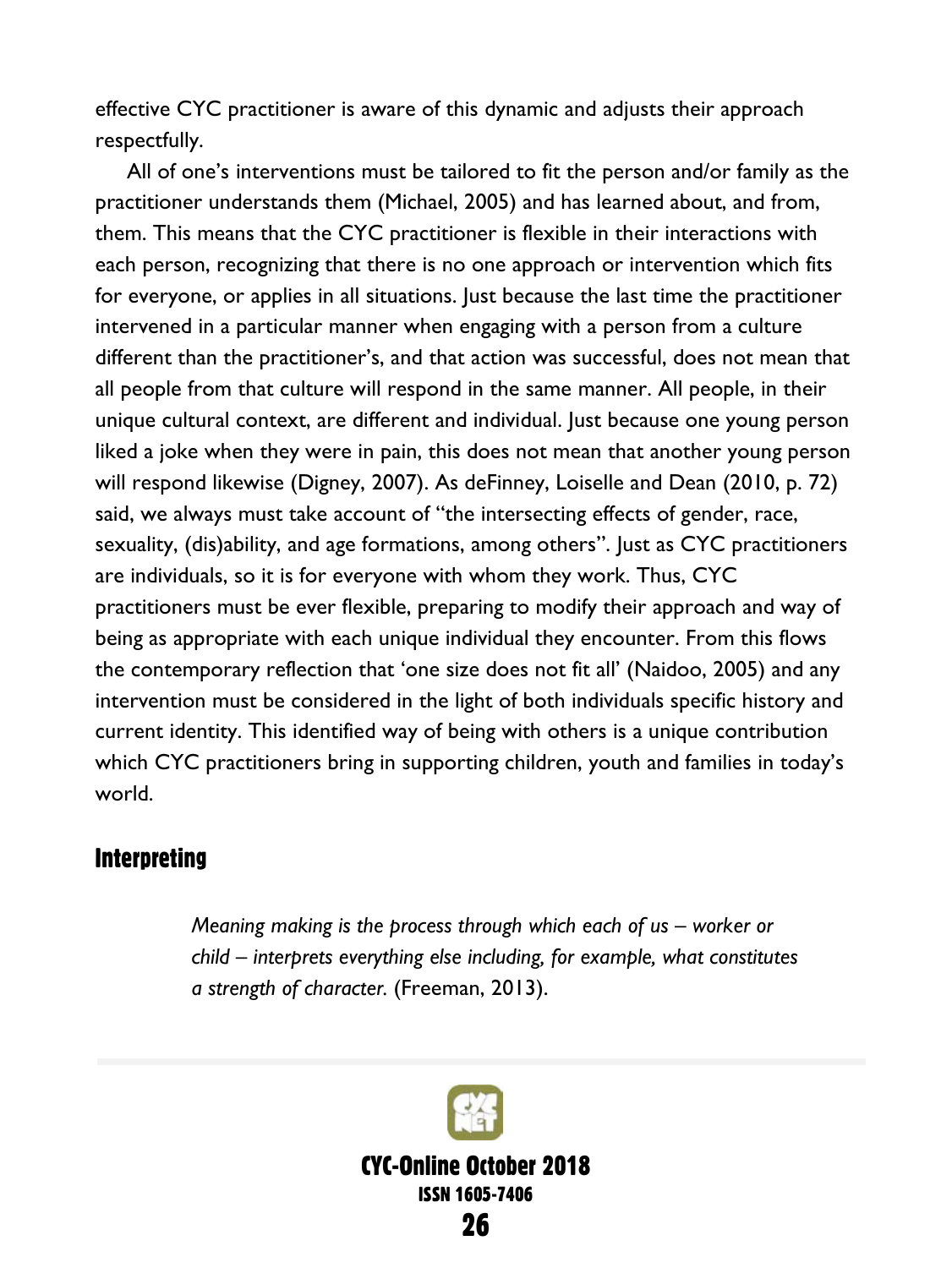*Meaning-Making* refers to the process a person goes through in making sense of their experiences (Garfat, 2004b; Steckley & Smart, 2005). An action occurs – one interprets it according to their own way of making sense of things – and then acts according to that perception. The other person in any interaction does exactly the same. Thus, two people may respond very differently to a simple gesture because of what it means to them. What is important is not 'what one meant to say or do' but how the practitioner's words or actions are interpreted by the other person. Saying hello, for example, to one young person on the streets may be interpreted as a gesture of inclusion, while to another it may signal betrayal. A male offering to shake hands with a woman of one culture may be interpreted as a gesture of equality, while to a woman from another culture it may signal invasion and disrespect. Things mean what they mean to the individual. Most of us behave in a manner which suggests that 'our way' of seeing the world is 'the right way' of seeing the world, and this is just not true. The CYC practitioner must guard against this unfortunate human tendency.

The process of meaning-making is influenced by many factors and just as the practitioner must be concerned about what influences the young person's process of meaning making, so must the practitioner reflect equally on their own. How, for example, might a white middle class Canadian male, be influenced in the process of making meaning by a history of privilege or upbringing in the cultural context of a white euro-centric family history which includes the colonial history of perceiving self as the savior or hero 'protecting and saving' others? As Brokenleg said: "Our worldviews are shaped by our cultural and family attachments. Each of us drags around our cultural tail, a thousand years long as well as our more personal family tale (1998, p. 139) and "the way we and others see the world and make meaning in part is determined by the rituals, traditions, views and beliefs of our culture and families" (Krueger, 2006). Meaning making is central and inherent in every interaction we have with another person.

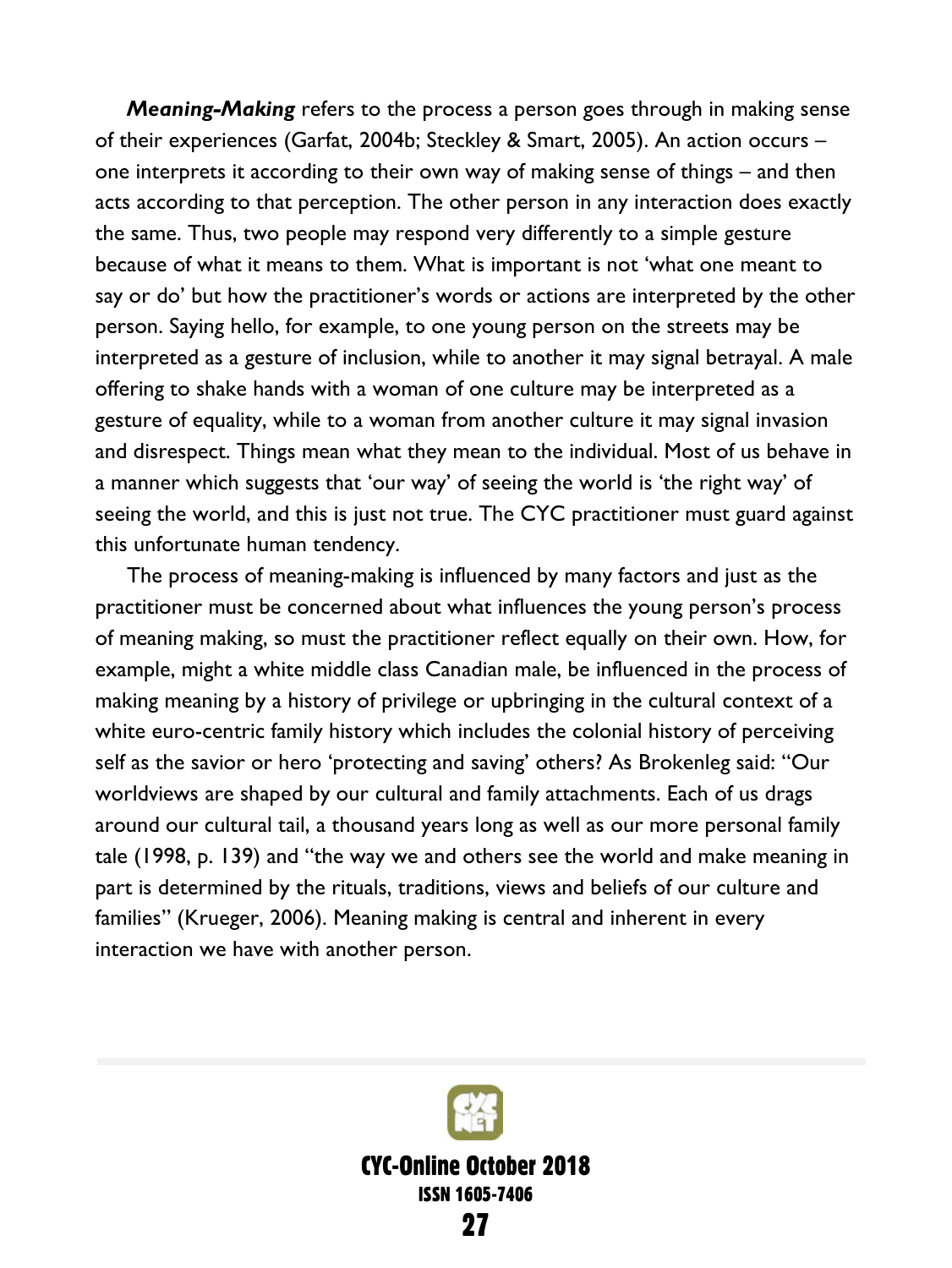*Examining Context* requires one to be conscious of how everything that occurs does so in a context unique to the helper, the other, the specific moment of interaction and the history of such interactions (Krueger & Stuart, 1999). Some elements of context may be the same such as national and regional policies, political environment, agency philosophy, regulations, or the physical environment. Even when elements of context are the same, however, how these are experienced may differ substantially, especially when elements such as racism, exclusion or marginalization are considered. Other elements of context (e.g., cultural traditions, trauma histories, personal experiences of being cared for, previous relationships with adults, developmental stage, specific capabilities) vary with the individual interactions between CYC practitioner and the other person (Fulcher, 2006a). The interaction, for example, between a university student and a CYC instructor is contextualized by the meaning of education to both participants, the power in the relationship between the two as well as the power dynamics perpetuated by the institution as a symbol of dominant classes, racial, gender and other hegemonies. The structures and expectations of the university, the philosophies about education and many more things impact on the moment of interaction. Thus, no two contexts can ever be the same and the CYC practitioner is constantly examining all these elements so as to understand and engage with the moment more fully. Relational practice which does not include an awareness of the specific context of the multilayered, lived experiences of others is insufficient (Munroe, 2017) for effective CYC practice.

*A Needs-Based Focus* assumes that everything one does, is done for a purpose (Hill, 2001). That purpose is to meet personal or social needs, although one cannot assume that everyone is constantly aware of what need they are trying to meet. As CYC practitioners, the task is to help people identify their needs and to find more satisfying ways of meeting them. When one helps a person to find a different, more satisfying, way of meeting a need then the previous way of meeting the need (usually an undesirable behaviour) is no longer necessary (Maier, 1979). Thus, it

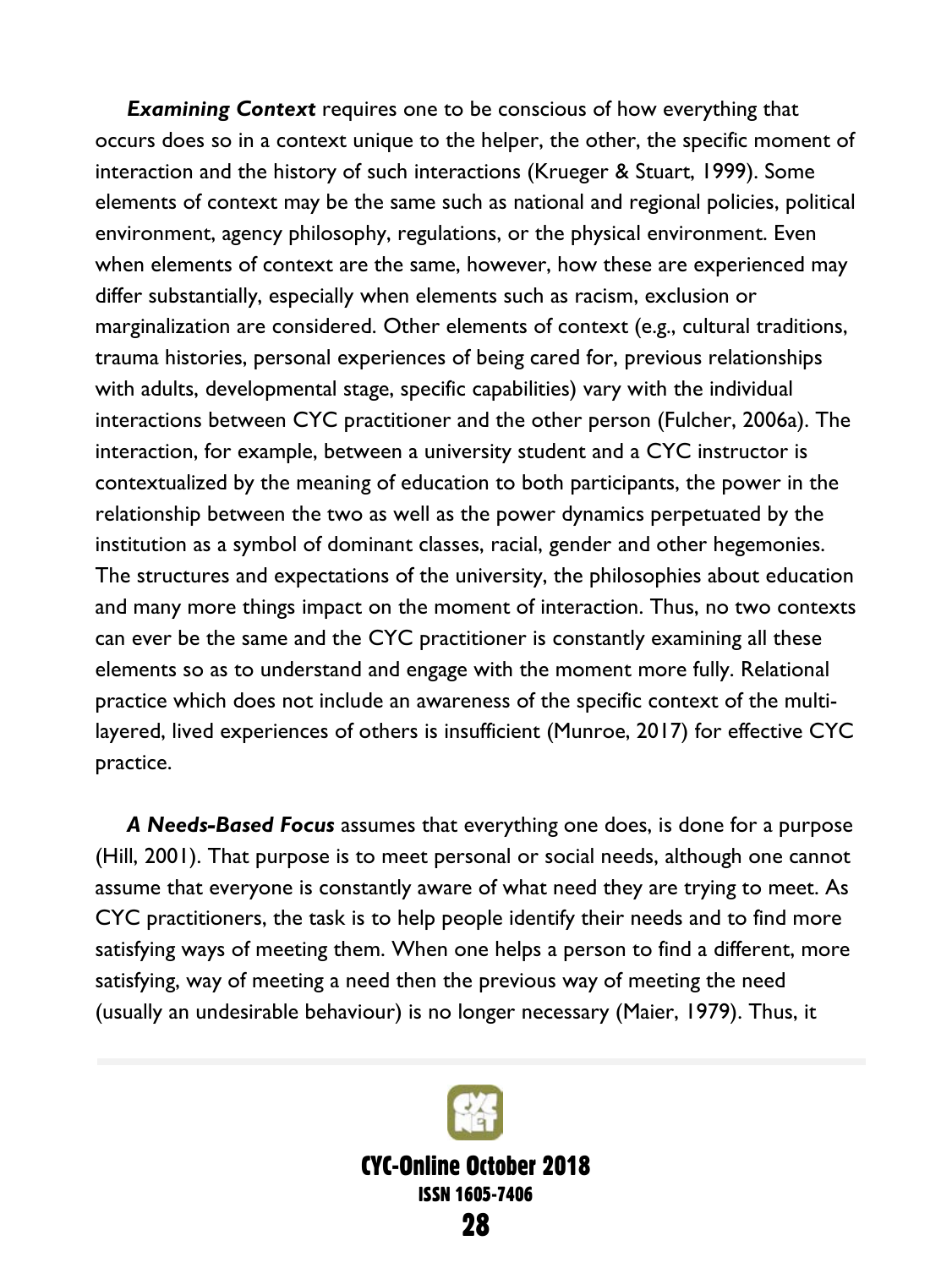becomes easier for that person to let go of such behaviour. The young person who belongs to a gang may be meeting the need for belonging. A partner having an affair may be meeting the need to feel valued. A young runaway may be meeting a need for safety. The student who 'acts out' in class may be meeting a need to be noticed by others.

While there are many frameworks which purport to identify human needs, a needs-based focus addresses human needs with direct and clear language (e.g., a need to be noticed or cared for, a need to matter to someone, experience connection or safety). Existing models of basic needs inform rather than limit such application.

*Strengths-Based.* The Child and Youth Care practitioner is positioned to seek out the strengths of the other(s) in whatever context they are encountered. It is, in fact, a primary task of CYC practitioners (Freeman, 2013). The practitioner admires, for example, the resilience of street youths and their ability to survive in a dangerous world. The practitioner identifies strengths in families who think all is lost and appreciates and rejoices in a student's determination to master a difficult concept or the autistic child's efforts to communicate. This focus on strengths and resilience enables others to also experience themselves as competent and worthy (Brendtro & Larson, 2005). Quite often this may represent the beginnings of a new experience of self for many of the children and young people with whom CYC practitioners work. Gilligan (2009) claimed that resilience is about doing well in adversity. As CYC practitioners reframe their thinking towards a strengths-based orientation, not only do they support the resilience of the children and young people with whom they work, they are also empowered themselves.

*Developmentally Responsive Practice* means that the Child and Youth Care practitioner attends to the relevant developmental characteristics of each individual (Fulcher & Garfat, 2008; Maier, 1987). Rather than simply reacting to their behaviour, the practitioner responds to the person's needs in a manner which is

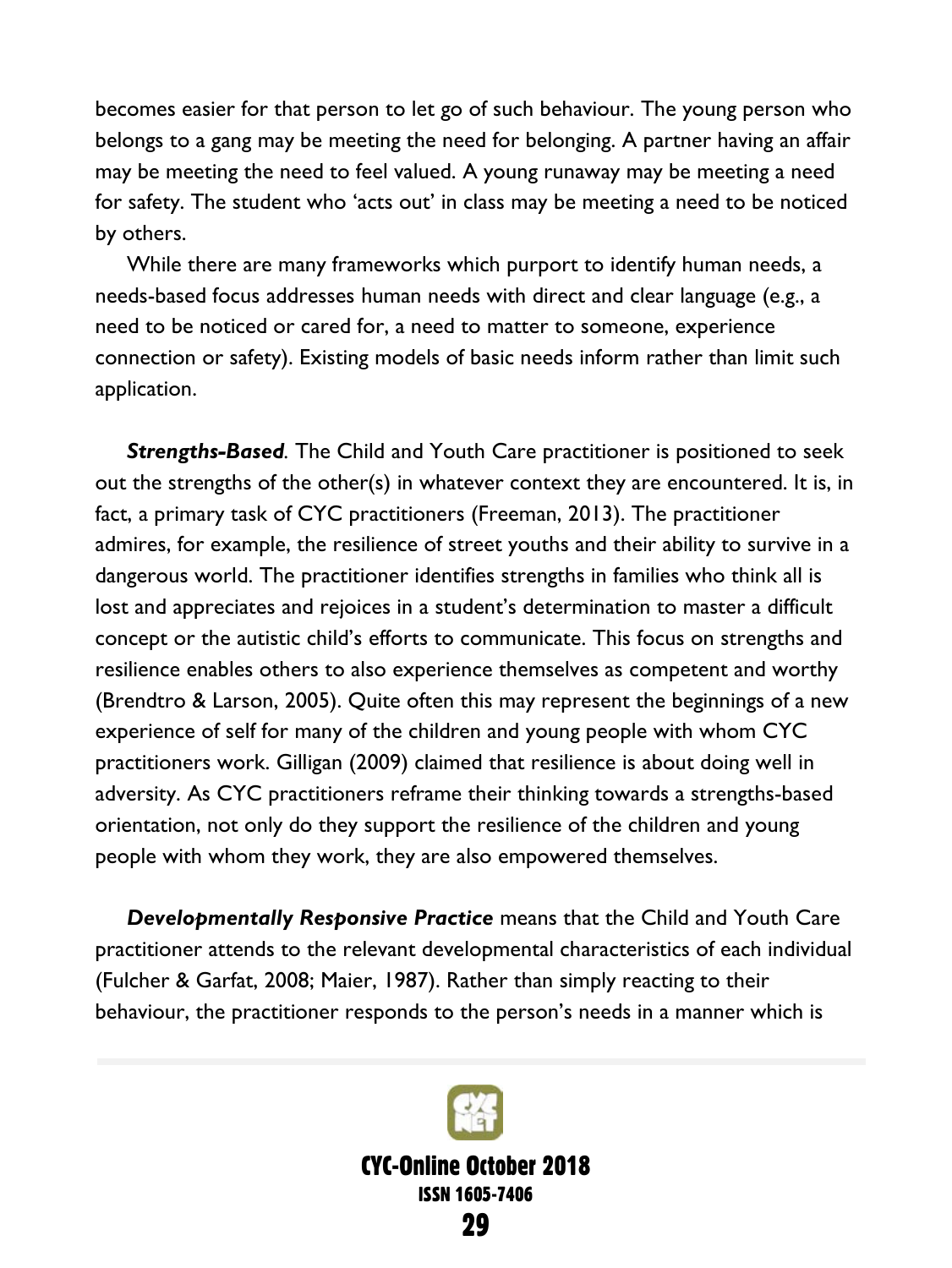proactively consistent with their developmental stage and needs (Small & Fulcher, 2006). Here one considers development not from a chronological perspective but rather from a capacity perspective. This enables the practitioner to consider each person as an individual with strengths and challenges in different areas since nobody develops consistently across all areas of their potential. When thinking of families, the practitioner also considers their developmental stage and potential, recognizing that not all families develop according to some predetermined plan and that the concept of development commonly differs across cultures. In fact, quite differently than in traditional developmental psychology, the CYC developmental perspective is focused on confidence building around the demonstrated capacities of the young person or a family or even a community in order to aspire to further accomplishments. In this way, the CYC practitioner can operate from within a framework of neuro-diversity, and the many different ways in which developmental process is articulated and critiqued across traumatized, racialized and gendered communities.

It's All about Us refers to the fact that, ultimately, interactions with other people are profoundly influenced by who CYC practitioners are themselves, As Burford and Fulcher noted there is "an important interplay between the diagnostic characteristics of residents and the patterns of staff team functioning found in any residential group care centre" (2006, p. 202-203). It is only through a deep and active self-awareness that the practitioner can be reassured that their actions are in the interest of the other(s) and not simply the CYC practitioner meeting their own needs, or that working over any length of time with particular young people may impact directly on a practitioner's actual state of being (Mattingly, 2006). 'It's all about us' also refers to the fact that one is not operating alone. The plural pronoun 'us' refers to everyone involved in helping another person grow and develop. This holds for all CYC practitioners, whether their titles be Foster Carer, Kinship Carer, Birth Family member, Young Person, Social Worker, Teacher, Therapist, Manager, Play Group or Youth Group leader, Peer Mentor, Distant Relatives, Clan

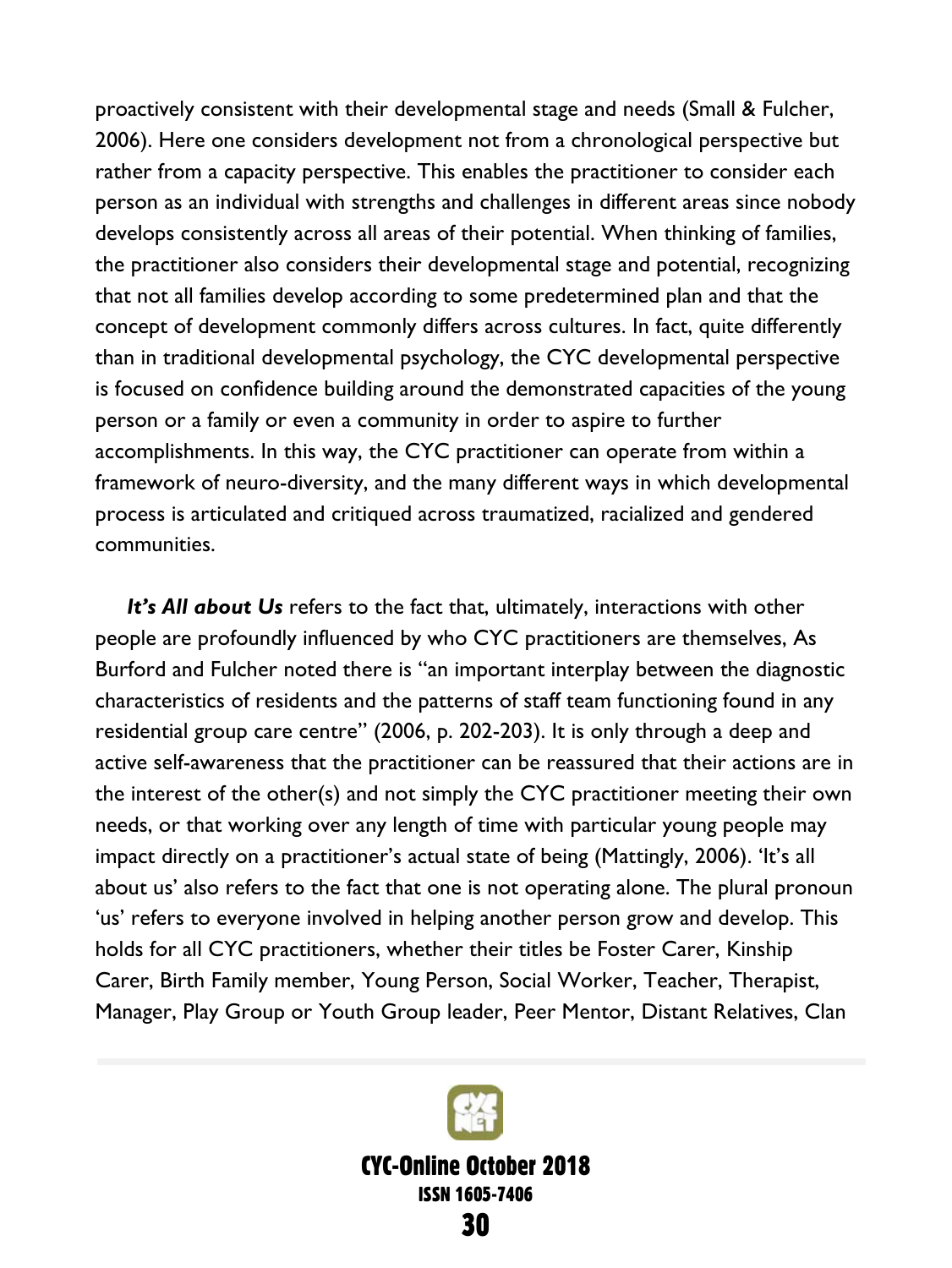or Tribal members, etc., Each has a role to play. The more everyone is working together, unified and not 'us and them', the more successful everyone will be in supporting developmental outcomes for the people with whom we work. Abraham (2009) refers to this as 'Team Parenting'. Milligan and Stevens (2006) spoke about this as collaborative practice. It is thus argued that the CYC approach is holistic, ecological and inclusive. Ultimately, "We're all in this together!"

*Family-Oriented.* There was a time when family was not considered to be an important part of the Child and Youth Care field. Indeed, CYC workers were often encouraged to think of family as 'the enemy' – the cause of the problems of the child or young person with whom they were working (Shaw & Garfat, 2004). Now CYC practitioners recognize that family is important (Ainsworth, 2006). Families – including extended family members, clan or tribe – are ever present. The student in the classroom carries the expectations of family and extended family members. The young person on the street carries 'family' – even if only the ideal family – in their head. Many youths also choose their family, selecting those who are meaningful to them. Families with whom CYC practitioners work are not only present but so, too, are the families and extended families of the parents. Families may exist or be imagined in local geographies (and therefore be physically accessible) or in distant and even transnational spaces, with many intersections of language, family rituals and traditions, and social values. Also present are the family and extended families of the CYC practitioner, whether working the floor, or engaging in supervision. The competent practitioner is ever mindful that there is no such thing, really, as helping in the absence of family and extended family members. This is because family – in whatever form or tradition – is always with us and also with each person the CYC practitioner encounters (Garfat & Charles, 2010) and that 'family' is best identified by whom the young person identifies as family, not by the traditional cultural norms.

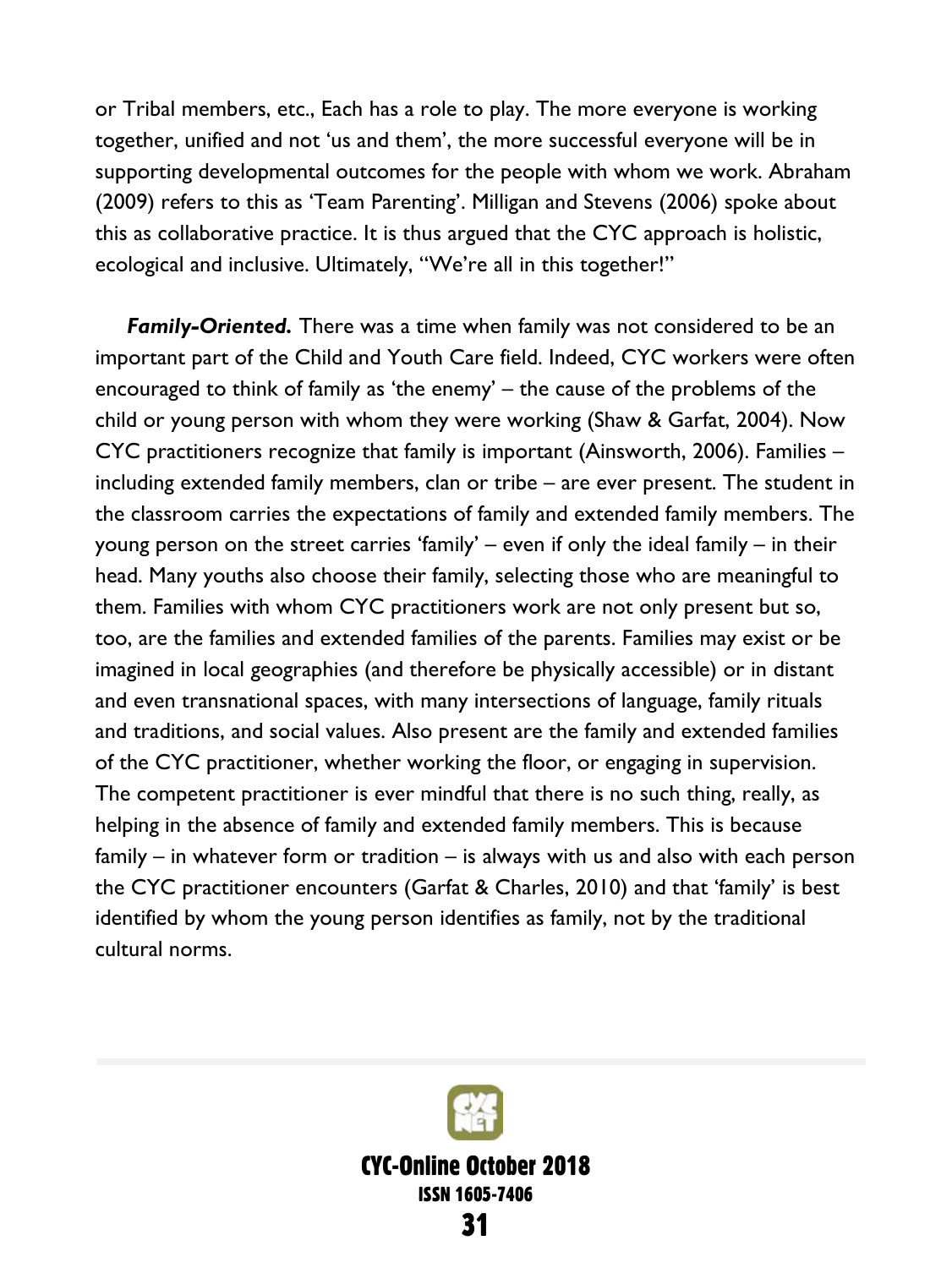*Reflection* is the process one goes through when thinking about one's work: What have we done? What are we doing here? What might we do in the future? How is my history impacting on the current situation? How have traumatic experiences in the past impacted this current interaction? What biases am I holding, consciously or unconsciously, which may be of importance here? How is the power I hold (e.g., as a result of my professional position, privilege, economic means, gender identity, abilities) impacting the current circumstance and how is the power of the space I am in impacting me? The effective helper is a reflective helper, always contemplating whether there are better ways, or how one might do things differently (Winfield, 2005). As the practitioner intervenes in the moment, they are questioning why they are doing what they are doing. After the intervention is over, the practitioner reviews why they did what they did. In preparing for the next intervention, one might ask: 'Why am I thinking of doing this?' 'What is influencing me to think like this?' or 'How might my various actions be interpreted by the other person(s)?' This continuous process of reflection before, during, and after an action (Schon, 1983) helps the CYC practitioner to stay constantly focused, in an ongoing way, on acting in the best interests of the other(s).

## Doing

*"Professional involvement is about doing with intention."* (Ricks, 1992)

*Connection and Engagement* builds from the notion that if someone is not connected with another, and/or if one cannot engage with them in a significant and culturally meaningful manner, then the practitioner's interventions cannot be effective (Garfat & Charles, 2010). It is unacceptable to blame the 'other' when they are nonresponsive; it is the practitioner's obligation to work towards making the connection. All too often, a failure to connect or engage gets rendered as a diagnostic justification for 'what's wrong with the other person'. Relationship is the foundation of all CYC work and connection is the foundation of relationship



32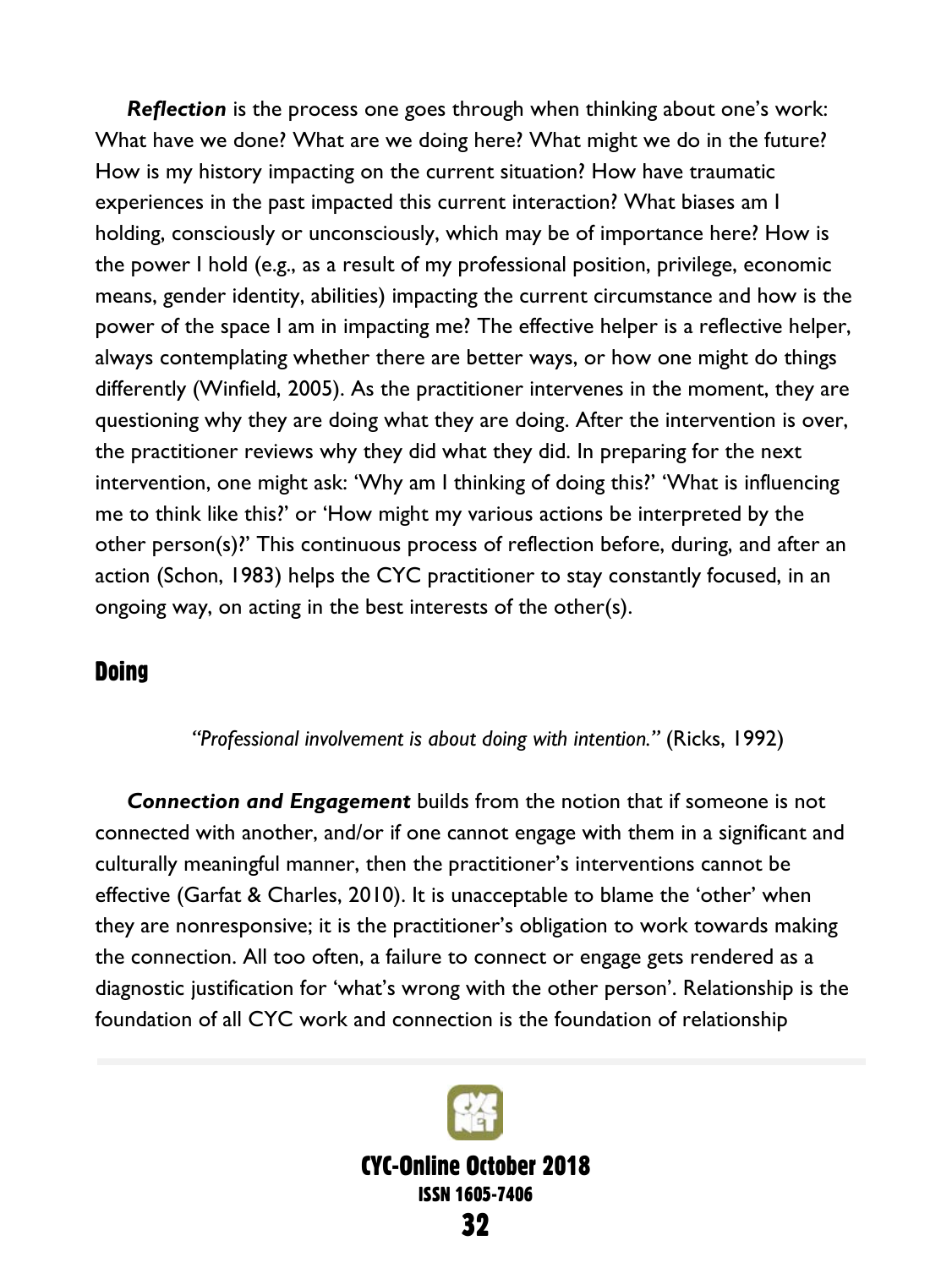(Brendtro & du Toit, 2005). The practitioner connects with the person, and then engages with them as they live their lives. Helping a young woman nurse her child, assisting parents to prepare the garden, teaching a young person to shoot a basketball, helping a new immigrant to navigate the health and welfare systems, combating oppressive practices, etc. – all such engagements are powerful when one is connected in relationship *with* another and sometimes with community.

*Rituals of Encounter* require that Child and Youth Care practitioners give conscious reflection to the ways in which they engage with another. This involves giving respectful attention to important protocols associated with engaging with someone from cultural traditions that are different from one's own (Fulcher, 2003). It also means paying attention to one's own positionality, particularly when practitioner and young person represent different races, faith groups, gender identities, etc. Simply trying to understand, as well as contemplate different relational starting points can present major challenges. One's own personal experiences of acculturation and socialisation impose taken-for-granted assumptions and a cognitive mindset that is not easily altered. Rituals of encounter between practitioner(s) and children or young people have developed through cultural protocols. The meaning a young person gives to culture – including youth group or gang culture – is constantly evolving as they seek to understand and adapt to their current situation and any new living environment or experiences. Each encounter requires that a cultural lens be included in a CYC practitioner's basic competencies. Like transitional objects, rituals of encounter strengthen purposeful communication. And for each person, from each culture, it is unique.

Ritual is important to identity formation and to our existence as social beings. From daily routines to the ways we meet and greet each other, rituals place us with one another, bringing us together by framing shared experiences; helping us to recognize self in each other. Rituals can also be a way of showing *resistance to injustice*, a way of contesting power through a public celebration of common purpose (Snell, 2017)

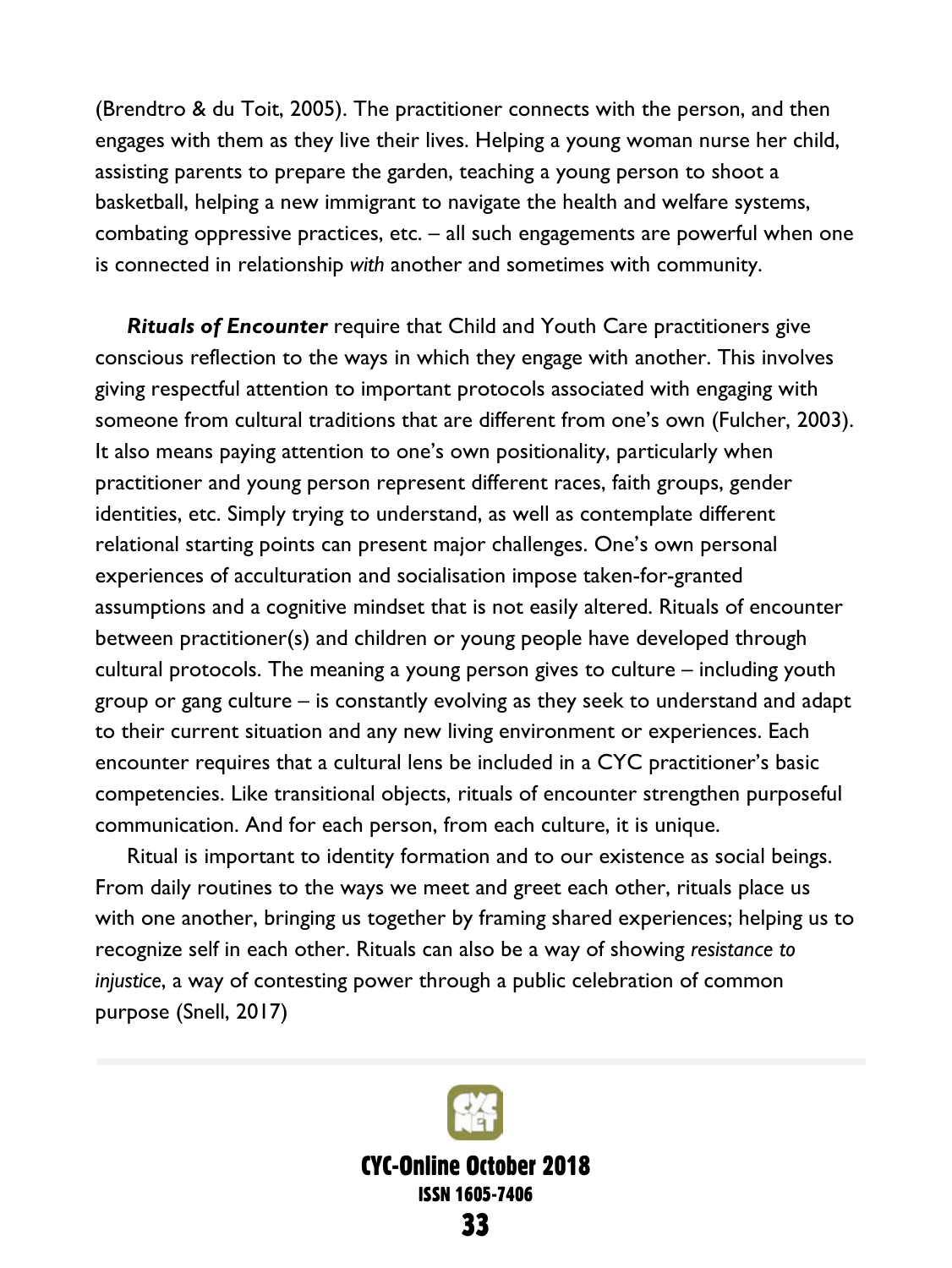*Intentionality* means that everything a Child and Youth Care practitioner does is done with a purpose (Molepo, 2005). There are few 'random' actions or interventions. It means thinking consciously about *what is required for the other to be comfortable* with intentional attempts at making connections. All the practitioner's interventions are planned and fit with the regularly reviewed goals established with the young person and/or their families. When a community-based CYC practitioner meets with a family in their home, it is important to decide how each individual will be greeted on arrival, who will be greeted first and how one will be with them. All of these decisions, as a reflective practitioner, take into consideration the similarities and differences between the practitioner and other – culture, race, identity, place in the world, etc. A CYC practitioner facilitating a training program, for example, needs to decide how the group will be greeted, how individuals might be singled out for attention, how the practitioner needs to open themselves to the differences between themselves, as the trainer, and the identities of the participants. No matter where CYC practitioners work, what they do is always intentional and contextually considered. This does not mean that one abandons spontaneity. But even in the moment of spontaneity, the practitioner continues to reflect on their intention(s) in the moment. As Ricks, 1992, p. 56) said, "the intentional involvement in intervention requires that the worker be thoughtful and have clarity of purpose in determining "what to do before doing it". This is the core of reflective practice.

*Meeting Them Where They Are At.* Meeting people 'where they are at' (Krueger, 2000) involves being with people where they live their lives but also more than that. It means accepting people for *how they are* and who they are as we encounter them in their lives. They may be 'different' from us and we must honour and adapt to that difference. It means responding appropriately to their developmental capabilities, accepting their fears and hesitations, celebrating their joys and enabling them – without pressure – to be who they are in interactions with others (Small & Fulcher, 2006). It also means that we must be open to their

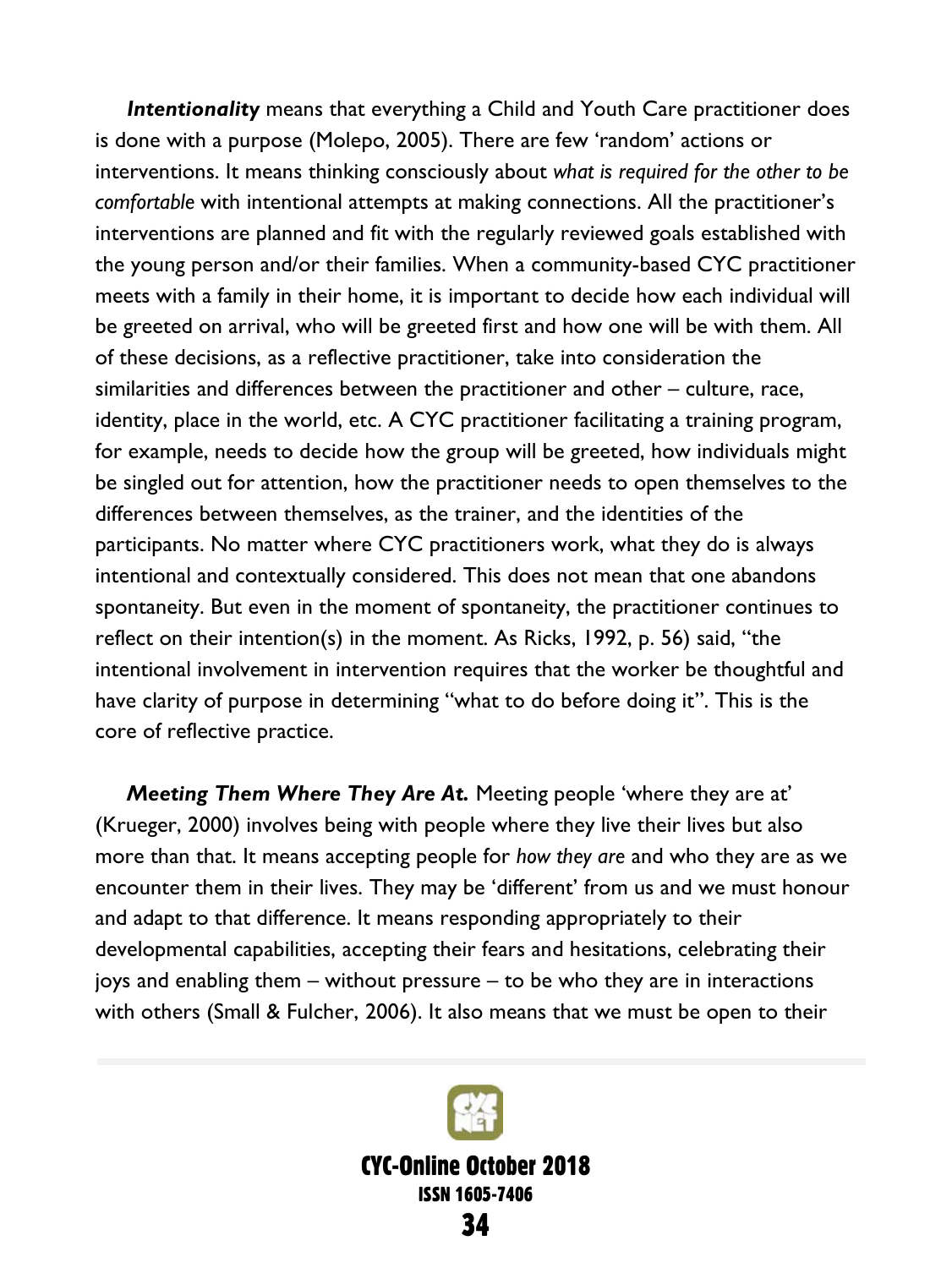suspicions of us, their perceptions of how we are different, and their hesitations to engage or be engaged. Young people and families from traumatized, racialized or transgender communities have good reason to be weary of anyone presenting themselves as 'helpers'. This is important (and perhaps even more so) when the 'differences between us' make us afraid or uncomfortable. As Krueger said, we must be "geared to their emotional, cognitive, social, and physical needs" (2000, n.p.). Just as a forest guide must meet others at the beginning of their journey, so does the CYC practitioner meet the other "where they are at" as they begin the journey and then move on together from there. Meeting people where they are at also requires that the practitioner be aware of the circumstances that brought them there.

*Purposeful Use of Activities.* Phelan (2017) has argued that one of the essential tasks of Child and Youth Care practitioners is to arrange experiences for people. The practitioner arranges "experiences that promote the possibility of new beliefs for the people we support" (Phelan, 2009, n.p.). The practitioner attempts to facilitate learning opportunities in the everyday. Such learning opportunities and the purposeful use of activities enable children and young people to experience safer places where new experiences can happen, and important learning can be nurtured. One learns about and takes into consideration a person's previous experiences in anticipation of how new experiences might offer the potential for growth (Phelan, 2009, n.p.). For example, someone who has never experienced being cared for may experience this through a learning opportunity and planned experience arranged – even engineered – by the CYC Practitioner. As Karen VanderVen (2003) has said, the purposeful making of a water bomb with a balloon or making a meal together can change a life.

*Doing 'With', not 'For' or 'To'* refers to how CYC practitioners engage with people, helping them to learn and develop through doing things *with* them. In this way we do not deny them the prospect of learning and growing through doing

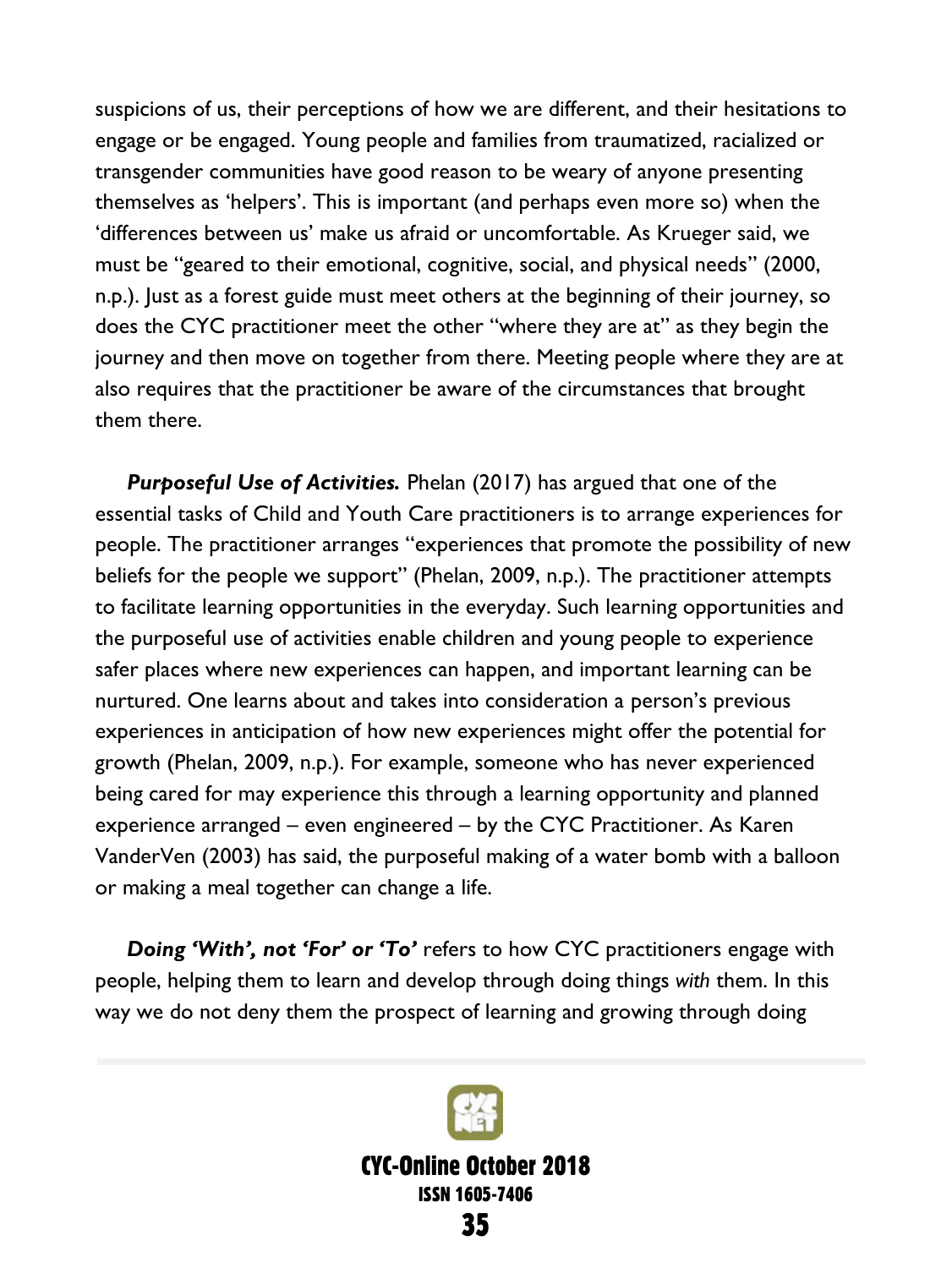everything for them, especially when they are capable of doing it themselves (Delano & Shaw, 2011). Nor does one stand back and do things to them (such as ordering them about). Ultimately one remains engaged 'with' people through the process of their own growth and development, walking alongside them as a guide, acknowledging their similarities and differences. This process of 'doing with' requires the practitioner's ongoing commitment to the co-created space between practitioner and other, monitoring the changing characteristics and experience of that co-created space (Phelan,2009). Whether it is in supervision, with a family in a rural garden, or engaging in any other activity – the constant focus is on being and doing *with* the other. As Al Trieshman suggested in 1982 (n.p.)*,* "When we do things *to* youth and not *with* them, it is not going to work so well".

The foregoing is not meant to imply that there are never times when we do things to, or for, young people and others. There are times and situations when a young person, for example, may not have the physical ability or capacity to do everything with the CYC practitioner. In these situations, the practitioner may indeed do some things 'for' the young person, while still being engaged *with* the young person, but only to the point where the young person is once again able to engage *with* the practitioner (dressing oneself comes to mind as an example). There are also times when it may be appropriate to do 'to' the young person – for example in situations of imminent and serious harm to self or others. However, always the goal is to return to a state of 'doing with' as soon as possible.

*Doing with* implies that we are engaged with them, even if we are doing something for them, which means that our doing for them is done in an agreed engagement. Indeed, if we have been engaged in doing *with* them, before the need to 'do to' arises, then *our doing to is in the context of doing with* and likely makes the process easier.

Independence – or perhaps better stated as inter-dependence – is a goal for many young people who want to live on their own. Doing with, for, or to is inherently tied to assessing and responding to developmental process and growth and individualized in each interaction of caring.

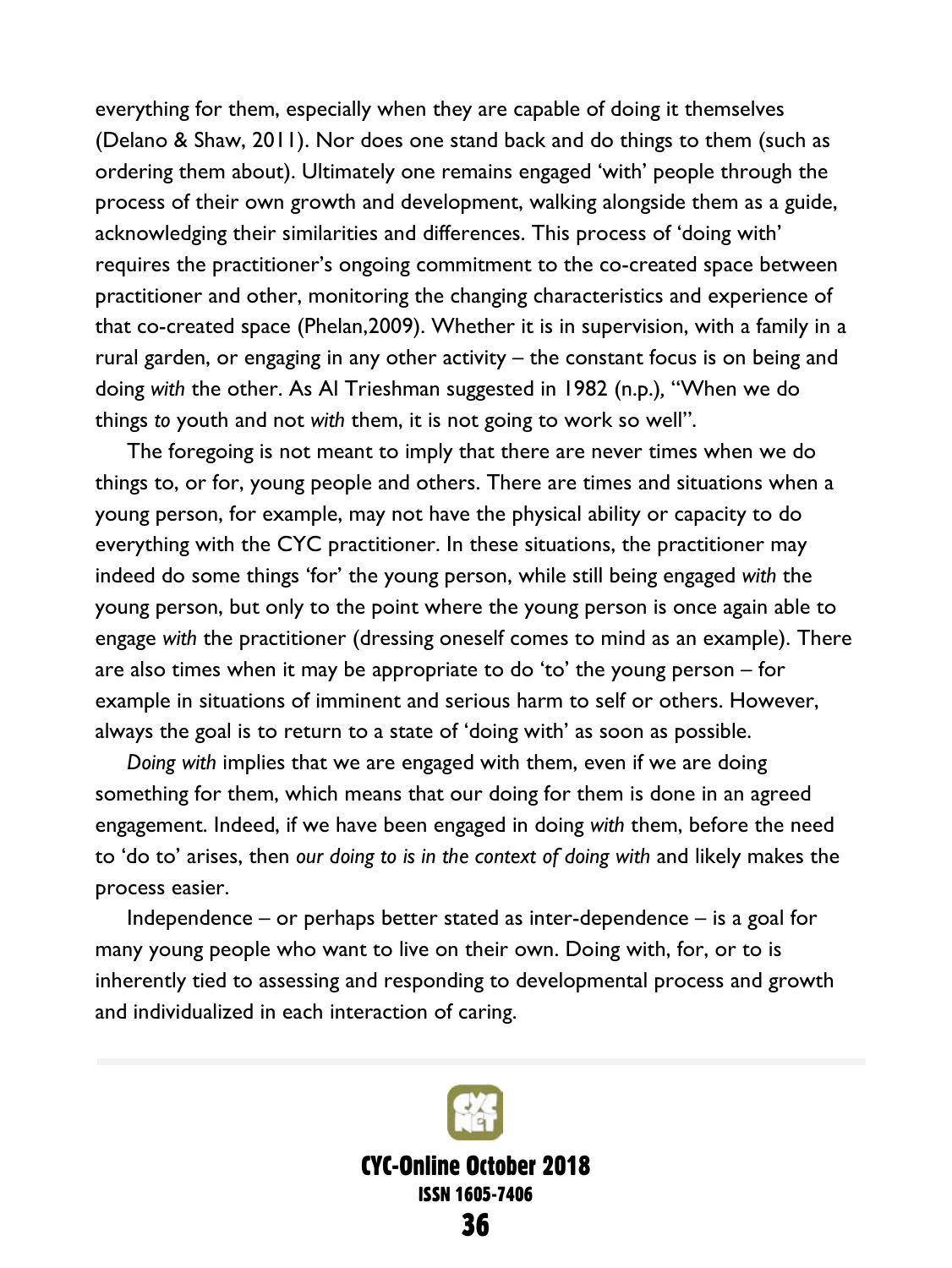*Rhythmicity* refers to the shared experience of engaging in a synchronized, dynamic connection with another (Krueger, 1994; Maier, 1992). Rhythms of coming and going, rhythmic rituals of acknowledgement, patterns of play amongst children, simple repeated gestures of greeting at the door of the family home, special handshakes on the street, or with a teacher on entering the classroom – all are examples of the rhythms in which one might engage and experience with people. Connecting in rhythm with people helps to nurture and strengthen connections and a sense of 'being with' that person. We pay particular attention to the rhythms that acknowledge the ways of being and doing of young people, their families and communities, especially when working across racial, gender or other identities. While working, regardless of location, a child and youth care approach invites one to pay particular attention to the rhythms of that person's, or that family's life, thereby strengthening opportunities to enter into rhythms of connectedness and caring with them.

*Being Emotionally Present.* Mark Krueger was perhaps the greatest advocate in the CYC field for 'being present' (Krueger, 1999). Whether with children, young people or adults and families – being present remains a central feature of how CYC practitioners work. While difficult to describe, being present is an experience most will have had with another and in relations with other(s). Intentional presence is a core element of relational practice; the space in-between us cannot emerge, much less be recognized, unless we are present. At the same time, presence is not contingent on the practitioner's physical presence; we can be present virtually in the emotions, the imagination, or the mental constructions of the young person. No matter how we are present, it This involves allowing one's Self to be in the moment with the other or others (Fewster, 1990). At some level, of course, one is always 'present'.

But 'being present' in the relational sense involves the Child and Youth Care practitioner making a conscious effort to make her or his 'Self' available and selfevident in the moment, focusing with immediacy on the other(s). When I am with

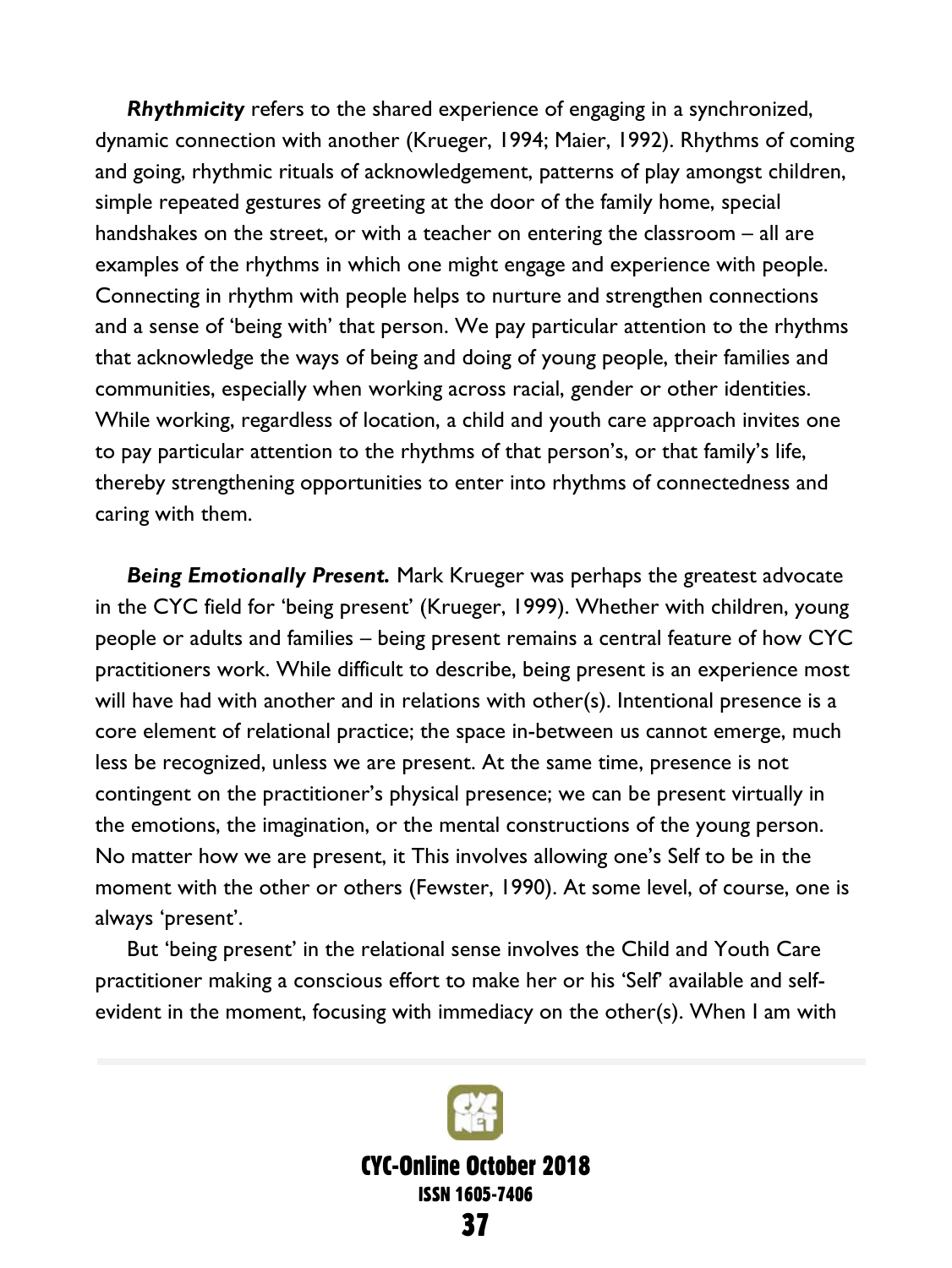you, I am with you and not somewhere else! My thoughts and affections are connected in being with you in this moment. When I am unable to be physically with you, I leave in your presence a symbol of me, which could be what Henry Maier (1981) had termed 'a transitional object'. Ricks (2003) has argued that one of the most important aspects of relational practice is for the practitioner to be present with the other while simultaneously being present with self. She called this active self-awareness. As Ranahan (2017, p. 4) noted "when present – or presencing – child and youth care workers are fully implicated in the process in moments of naming and making visible silenced experiences".

*Using Daily Life Events to Facilitate Change.* Relational Child and Youth Care practice involves using the everyday, seemingly simple, moments which occur as CYC practitioners live and work with people to help them find different ways of being and living in the world (Maier, 1987). These moments – as they are occurring – provide the most powerful and relevant opportunities for change. Whether it be an opportunity-led event (Ward, 1998) with a child in a residential program or foster home, a life altering moment in working with a family (Jones 2007; Shaw & Garfat, 2004), a brief encounter with youths on the street (Apetkar, 2001), or a simple exchange in a rural college classroom (Shaw, 2011) – the moment, and it's potential for powerful change, is seen as central to a CYC approach. Child and Youth Care practitioners are defined in their work by the way they make use of these moments.

## Conclusion

The field of Child and Youth Care has expanded beyond its origins in residential child care to encompass youth work and a wide range of practices within child and youth services. Child and Youth Care practitioners are found everywhere – from the most isolated rural Isibindi projects in South Africa, to the halls of college and university academia. Practitioners can be located using a CYC approach from the streets of large urban cities to isolation wards in children's hospitals; and from the

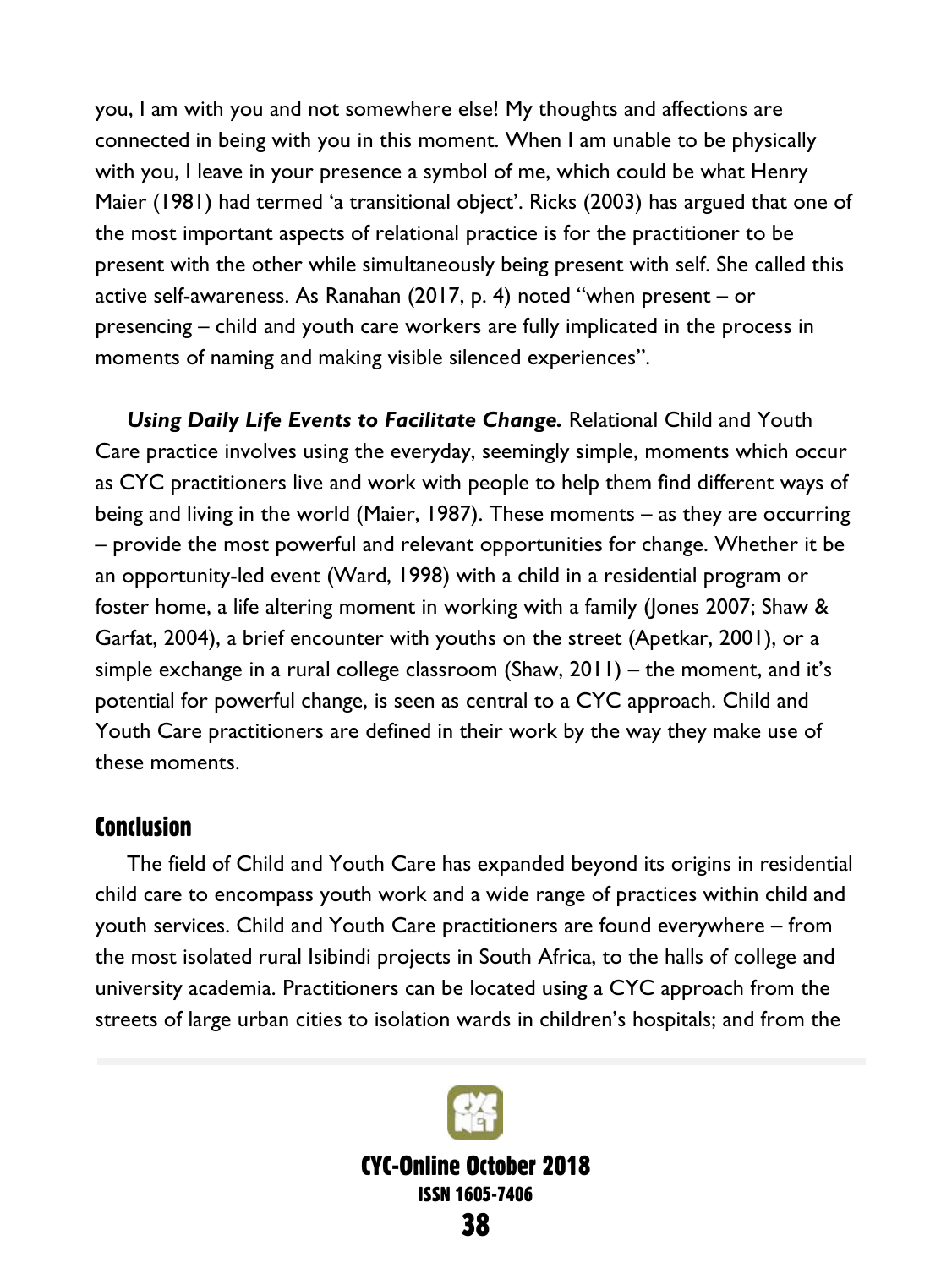tundra of northern Canada to the mountains of Bulgaria or Borneo. It is a worldwide practice – especially across the English-speaking world that parallels the European tradition of Social Pedagogy.

Child and Youth Care practitioners can also be found working in non-Englishspeaking places where political and economic histories may have introduced English patterns of health and social services administration. This includes places that are looking to 'English-speaking countries' for examples (for better or worse) of best practice in the delivery of health and welfare services for children, young people and their families. The activities of international non-governmental organizations have also contributed to the extension of Child and Youth Care approaches through recruitment of health and welfare personnel to provide care for children, young people and families in the so-called global South.

Experience in the field shows that a Child and Youth Care approach may find ready applications in direct care work with people of all ages across the life span of development, and in all settings (see VanderVen, 1992). As noted from the beginning, a Child and Youth Care approach represents a way of being and working in the world. Fundamentally, it is, about how one does what these practitioners do, not a question of what the practitioner is called or where they are located. It is this type of relational approach which gives us hope and the opportunity to be among the most influential of healers and caring individuals in a child or family's life.

## References

Abraham, E. (2009). *Team parenting*. Bromsgrove, England: Foster Care Associates.

- Ainsworth, F. (2006). Group care practitioners as family workers. In L.C. Fulcher & F. Ainsworth, (Eds). *Group care practice with children and young people revisited*. New York: The Haworth Press, pp. 75- 86.
- Aptekar, L. (2001). Cross-cultural problems faced by people who work with street children. Presentation made at HSRC Conference "Street Children: From resolutions to action". Retrieved from [http://www.CYC-net.org/CYC-online/CYCol-0601-aptekar.html](http://www.cyc-net.org/cyc-online/cycol-0601-aptekar.html)
- Baizerman, M. (1999). How can you recognize a Youth Worker? *CYC-OnLine*, 11. Retrieved from [http://www.CYC-net.org/CYC-online/CYCol-1299-youthworker.html](http://www.cyc-net.org/CYC-online/CYCol-1299-youthworker.html)

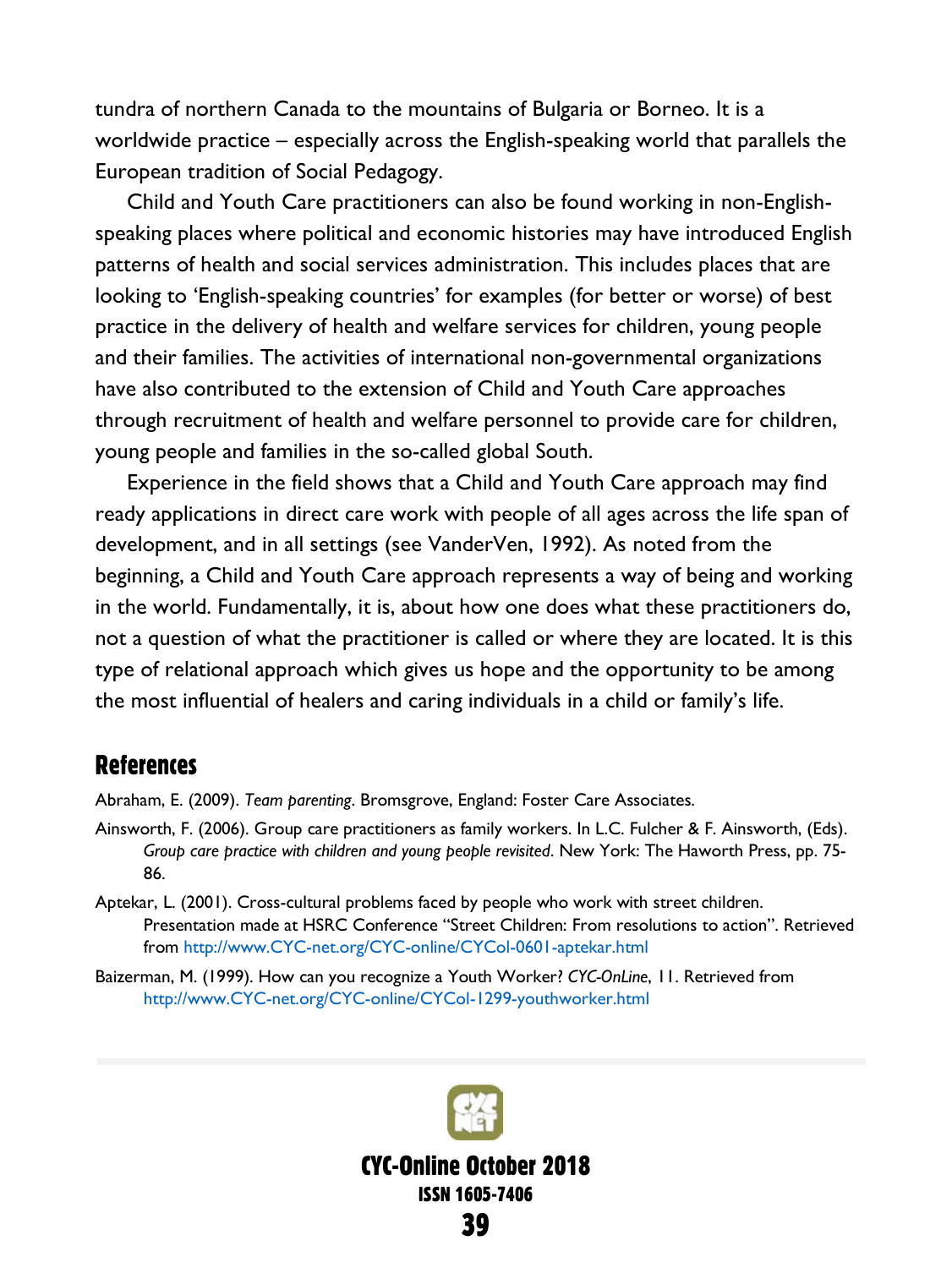Bellefeuille, G. & Jamieson, D. (2008). Relational-centred planning: A turn toward creative potential and possibilities, In G. Bellefeuille, and F. Ricks, (Eds*) Standing on the precipice: Inquiry into the creative potential of Child and Youth Care Practice*, (pp 35-72), Alberta, Canada: MacEwan Press.

Bristow, Y. (2017). BIDing and autism. *CYC-OnLine*, 222, 18-22.

- Brokenleg, M. (1998). Native wisdom on belonging. Reclaiming Children and Youth, 7(3), 130-132.
- Brendtro, L. & du Toit, L. (2005) *Response ability pathways – Restoring bonds of respect.* Cape Town: Pretext Publishers.
- Brendtro, L. & Larson, S. (2005). *The resilience revolution*. Bloomington, IN: National Educational Service.
- Burford, G. E. & Fulcher, L. C. (2006). Resident group influences on team functioning. In L. C. Fulcher & F. Ainsworth, (Eds). *Group care practice with children and young people revisited*. New York: The Haworth Press, pp. 177-208.
- Charles, G., Freeman, J. & Garfat, T. (2016). *Supervision in child and youth care Practice*. Cape Town: The CYC-Net Press.
- Daniel, B. J. (2016). Building healthy communities and reducing crime: Communities of practice. In B. J. Daniel (Ed.), *Diversity, justice and community: The Canadian context* (pp. 243-258). Toronto, ON: Canadian Scholars Press.
- Delano, F & Shah, J. C. (2011). Games played in the supervisory relationship: The modern version. *Relational Child and Youth Care Practice*, 24(1-2), 193-201.
- deFinney, S., Loiselle, E., & Dean, M. (2010). Bottom of the food chain: The minoritization of girls in child and youth care. In A. Pence & J. White (Eds.), *Child and youth care: Critical perspectives on pedagogy, practice, and policy* (pp. 70-94). Vancouver, BC: UBC Press.
- Digney, J. (2007). A time to laugh, a time to think, a time to act. *CYC-OnLine, 100.* Retrieved from [http://www.CYC-net.org/CYC-online/CYCol-0507-digney.html](http://www.cyc-net.org/CYC-online/CYCol-0507-digney.html)
- Fewster, G. (2005a). I don't like kids. *Relational Child and Youth Care Practice, 18*(3), 3 5.
- Fewster, G. (2005b). Just between you and me: Personal boundaries in professional relationships. *Relational Child and Youth Care Practice, 17*(4), 8-17.
- Fewster, G. (2004). Editorial. *Relational Child and Youth Care Practice, 17*(3), 3.
- Fewster, G. (2001). Getting there from being here. *CYC-OnLine, 26* . Retrieved fro[m http://www.CYC](http://www.cyc-net.org/CYC-online/CYCol-0201-fewster.html)[net.org/CYC-online/CYCol-0201-fewster.html](http://www.cyc-net.org/CYC-online/CYCol-0201-fewster.html)
- Fewster, G. (1990). *Being in child care: A journey into self*. New York: Haworth.
- Fletcher, J. (1998). Relational practice: a feminist reconstruction of work. *Journal of Management Inquiry, 7*, 163-186.
- Freeman, J. (2015a). Trauma and relational care: Integrating an awareness of trauma into the characteristics of relational child and youth care. *Journal of Child and Youth Care Work, 25*, 120- 132.
- Freeman, J. (2015b). Lingering in the moment. *CYC-OnLine, 198*, 23 25. Retrieved from [http://www.CYC-net.org/CYC-online/aug2015.pdf](http://www.cyc-net.org/CYC-online/aug2015.pdf)

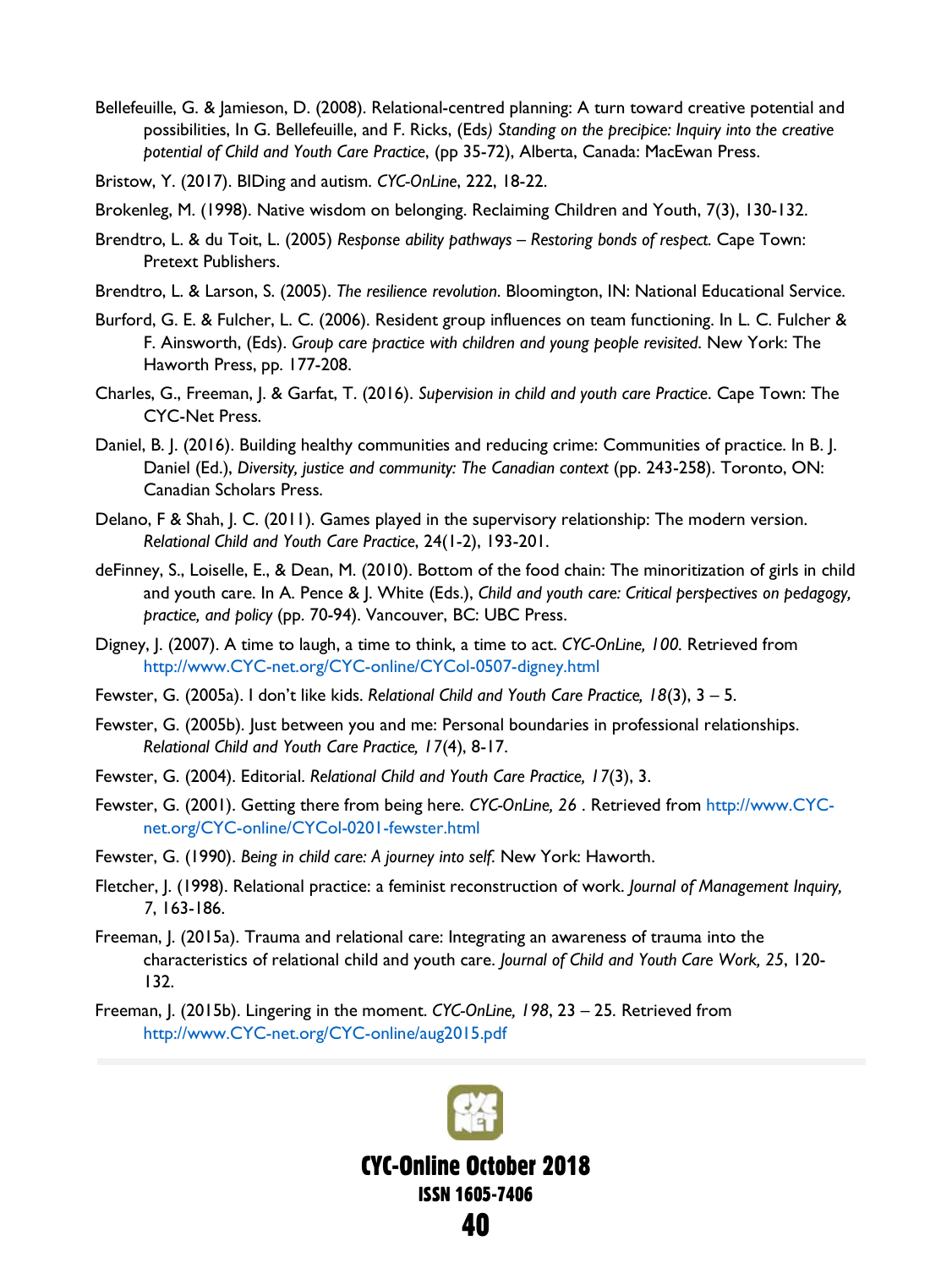- Freeman, J. (2014). Organizational Accreditation: How Training on the Therapeutic Use of Daily Life Events Meets Behavior Support Standards and Promotes Relational Practice. *CYC-OnLine, 181*, 12- 18.
- Freeman, J. (2013). Recognition and naming of human strengths. *CYC Online, 177*, 7-11.
- Freeman, J. & Garfat, T. (2014). Being, interpreting, doing: A framework for organizing the characteristics of a relational child and youth care approach. *CYC Online, 179*, 23-27.
- Fulcher, L.C. (2003) Rituals of encounter that guarantee cultural safety. *Relational Child and Youth Care Practice, 16*(3) 20-27.
- Fulcher, L.C. (2004). Programmes & praxis: A review of taken-for-granted knowledge. *Scottish Journal of Residential Child Care*, *3*(2), 33-34.
- Fulcher, L.C. (2006a). The soul, rhythms and blues of responsive child and youth care at home or away from home. In L.C. Fulcher & F. Ainsworth, (Eds). *Group care practice with children and young people revisited*. New York: The Haworth Press, pp. 27-50.
- Fulcher, L.C. (2006b). It's only a matter of time: Cross-cultural reflections. *Relational Child and Youth Care Practice, 18*(4), 58-64.
- Fulcher, L.C. & Garfat, T. (2008). *Quality care in a family setting: A practical guide for Foster Carers*. Cape Town: Pretext.
- Fulcher, L.C. & Garfat, T. (2015). *Child and Youth Care Practice with Families.* Cape Town: The CYC-Net Press.
- Fulcher, L.C. & Ainsworth, F. (2006). *Group care practice with children and young people revisited.* New York: The Haworth Press.
- Gannon, B. (2008). The improbable relationship. *CYC On-Line, 110*. Retrieved fro[m http://www.CYC](http://www.cyc-net.org/CYC-online/CYCol-0408-gannon.html)[net.org/CYC-online/CYCol-0408-gannon.html](http://www.cyc-net.org/CYC-online/CYCol-0408-gannon.html)
- Gannon, B. (2014). Create positive moments. *CYC On-Line,118.* Retrieved from [http://www.cyc](http://www.cyc-net.org/cyc-online/apr2014.pdf#page=11)[net.org/cyc-online/apr2014.pdf#page=11](http://www.cyc-net.org/cyc-online/apr2014.pdf#page=11)
- Garfat, T. (1999). On Hanging Out. *CYC-Online, 8.* Retrieved fro[m http://www.cyc-net.org/cyc](http://www.cyc-net.org/cyc-online/cycol-0999-editorial.html)[online/cycol-0999-editorial.html](http://www.cyc-net.org/cyc-online/cycol-0999-editorial.html)
- Garfat, T. (2002). "But that's not what I meant'': Meaning- making in Foster Care*. Irish Journal of Applied Social Studies, 3*(1), 113–124.
- Garfat, T. (Ed) (2004a). *A Child and Youth Care approach to working with families*. Binghamton: The Haworth Press, Inc.
- Garfat, T. (2004b). Meaning-making and intervention in child and youth care practice. *Scottish Journal of Residential Child Care, 3*, (1), 9-10.
- Garfat, T. (2008). The inter-personal in-between: An exploration of Relational Child and Youth Care practice, In G. Bellefeuille, and F. Ricks, (Eds) *Standing on the precipice: Inquiry into the creative potential of Child and Youth Care Practice*, (pp 7-34), Alberta, Canada: MacEwan

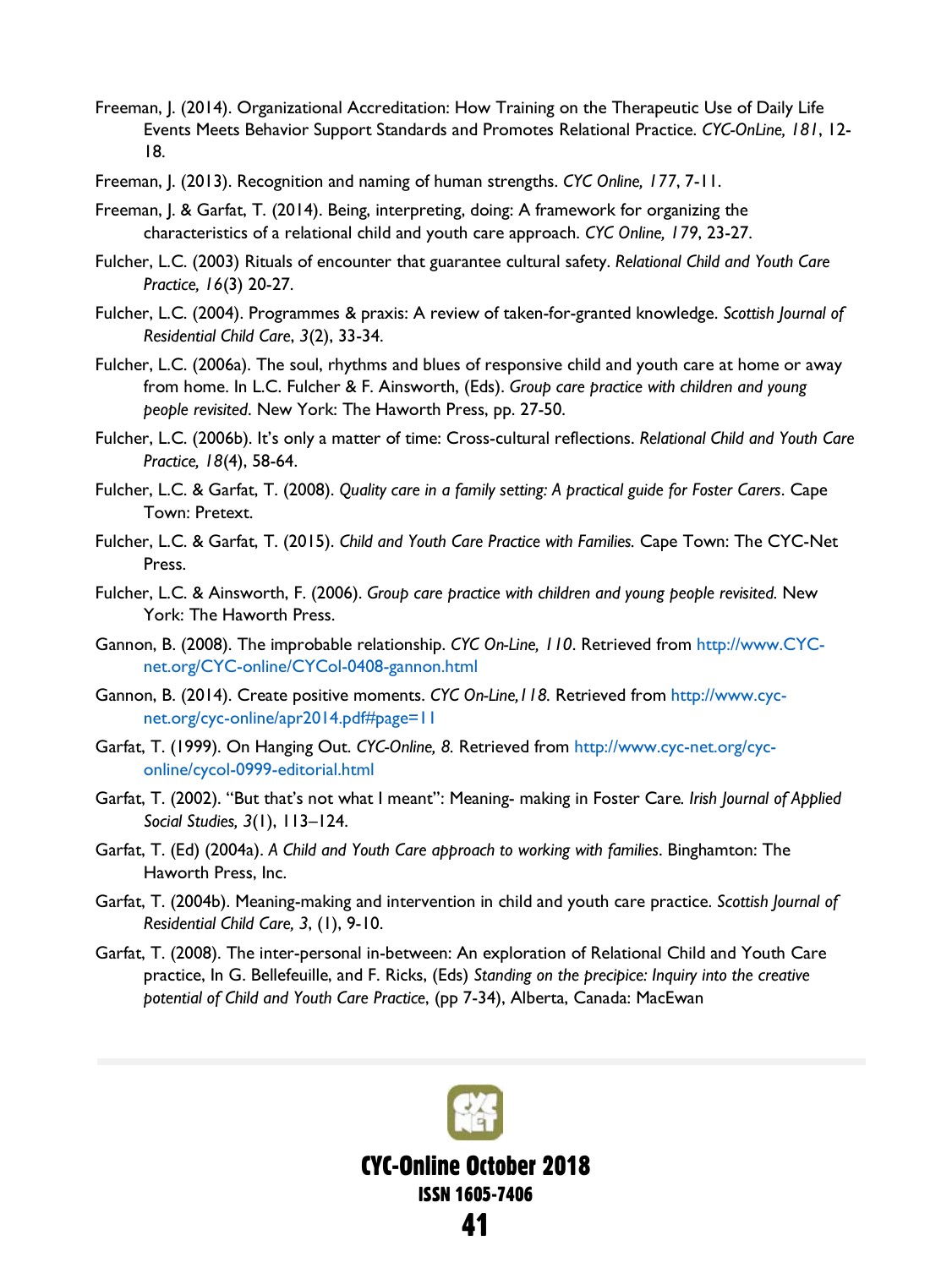- Garfat, T. (2013). *Conference presentation*. 19th Biennial Conference. National Association of Child Care Workers. Presentation at the NACCW Conference. Cape Town, South Africa.
- Garfat, T. (2015). Editorial: Trauma, Relational Safety and a Child and Youth Care Approach. *CYC-OnLine,198*, 4-5.
- Garfat, T. (2016) Nudging the development of relational safety. *CYC-OnLine, 213*, 2-4.
- Garfat, T. & Charles, G. (2010). *A guide to developing effective child and youth care practice with families*. Cape Town: Pretext.
- Garfat, T. & Fulcher, F. (2012). Applications of a CYC Approach. *Relational Child and Youth Care Practice, 24*(1-2).
- Garfat, T., L.C. Fulcher, & Digney, J. (2013). *Making moments meaningful in child and youth care practice.* Cape Town, South Africa: CYC-Net Press.
- Gharabaghi, K (2009). Too complicated, too fast. *CYC-OnLine, 128*. Retrieved fro[m http://www.CYC](http://www.cyc-net.org/CYC-online/CYConline-oct2009-gharabaghi.html)[net.org/CYC-online/CYConline-oct2009-gharabaghi.html](http://www.cyc-net.org/CYC-online/CYConline-oct2009-gharabaghi.html)
- Gharabaghi, K. (2014) Relationships and relational practice. *CYC-OnLine, 185,* 6-9.
- Gharabaghi, K. (2016). Why are we so white? *CYC On-Line, 220.* Retrieved fro[m http://www.cyc](http://www.cyc-net.org/cyc-online/jun2017.pdf#page=6)[net.org/cyc-online/jun2017.pdf#page=6](http://www.cyc-net.org/cyc-online/jun2017.pdf#page=6)
- Gharabaghi, K. (2017a). It's a wonderful world (of CYC). *CYC-OnLine*, *224*, 5
- Gharabaghi, K. (2017b). A second language for every CYC. *CYC-On-Line, 222*, 12 15.
- Gharabaghi, K. & Stuart, C. (2011). *Right Here, Right Now: Exploring Life-Space Interventions for Children and Youth*. Pearson, Canada.
- Gilligan, R. (2009). *Promoting Resilience: Supporting children and young people who are in care, adopted or in need*. London: BAAF.
- Gompf, K. (2003). Connecting while connecting the dots. *Relational Child and Youth Care Practice, 16*(2), 74-75.
- Hill, M. (2001). Change is hard" And sometimes we make it harder. *CYC-OnLine, 26*. Retrieved from [http://www.CYC-net.org/CYC-online/CYCol-0201-change.html](http://www.cyc-net.org/CYC-online/CYCol-0201-change.html)
- Hilton, E. (2002). Old programs and new. *CYC-OnLine, 39.* Retrieved fro[m http://www.CYC](http://www.cyc-net.org/cyc-online/cycol-0402-hilton.html)[net.org/CYC-online/CYCol-0402-hilton.html](http://www.cyc-net.org/cyc-online/cycol-0402-hilton.html)
- Hooks, B. (2000). All about love: New Vision. New York: Harper Perennial.
- House of Commons Select Committee (2009). Children, schools and families, third report: *Looked after children*. London: Westminster.
- InclusionBC. (2018). *What is inclusion?* Retrieved fro[m http://inclusionbc.org/WhatIsInclusion](http://inclusionbc.org/WhatIsInclusion)
- Jones, L. (2007). Articulating a Child and Youth Care Approach to family work. *CYC-On-Line, 104*. Retrieved from [http://www.CYC-net.org/CYC-online/CYCol-0709-jones.html](http://www.cyc-net.org/cyc-online/cycol-0709-jones.html)
- Krueger, M. (1994). Rhythm and presence: Connecting with children on the edge. *Journal of Emotional and Behavioral Problems, 3*, 1. 49-51.

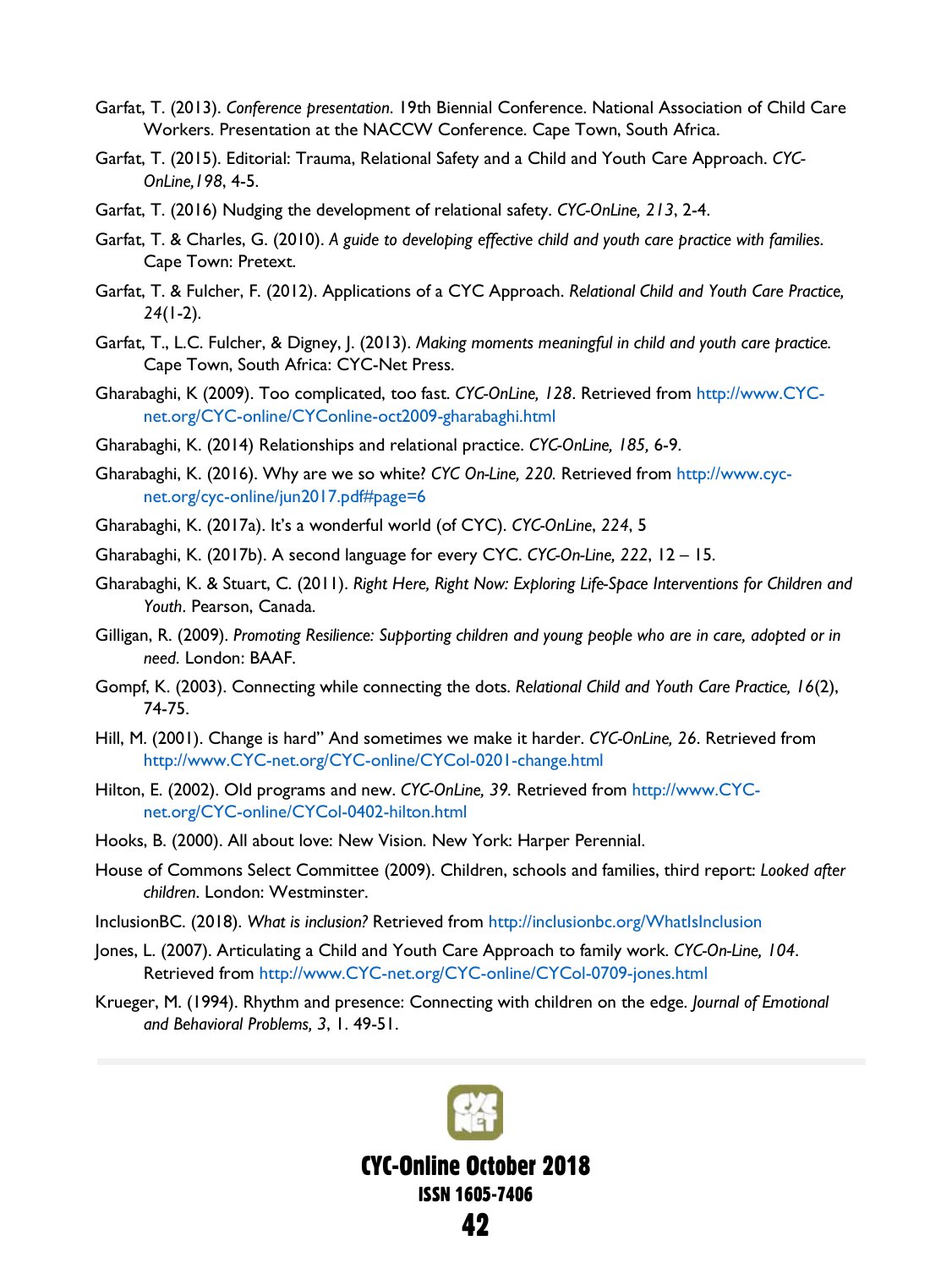- Krueger, M. (1999). Presence as Dance in Work with Youth. *Journal of Child and Youth Care, 13*(2), 69- 70.
- Krueger, M. (2000). Central themes in child and youth care practice. *CYC-OnLine, 12.* Retrieved from [http://www.CYC-net.org/CYC-online/CYCol-0100-krueger.html](http://www.cyc-net.org/CYC-online/CYCol-0100-krueger.html)
- Krueger M. (2004). Defining relational work. *CYC-OnLine, 67.* Retrieved from[: http://www.CYC](http://www.cyc-net.org/CYC-online/CYCol-0408-krueger.html)[net.org/CYC-online/CYCol-0408-krueger.html](http://www.cyc-net.org/CYC-online/CYCol-0408-krueger.html)
- Krueger, M. (2006). Exploring Class and Critical Race Theory: Rethinking how we might have gone wrong in developing the profession. *CYC-OnLine, 95*. Retrieved from [http://www.CYC](http://www.cyc-net.org/CYC-online/CYCol-0612-krueger.html)[net.org/CYC-online/CYCol-0612-krueger.html](http://www.cyc-net.org/CYC-online/CYCol-0612-krueger.html)
- Krueger, M. & Stuart, C. (1999). Context and competence in work with children and youth. *Child and Youth Care Forum, 28* (3), 200-201.
- Maier, H. W. (1979). The core of care: Essential ingredients for the development of children at home and away from home. *Child Care Quarterly, 8*(3), 161-173.
- Maier, H.W. (1981). Essential components in care and treatment environments for children and youth. In F. Ainsworth, & L.C. Fulcher (Eds.). *Group Care for Children: Concepts and lssues.* (pp. 19-70.) New York: Methuen.
- Maier, H. W. (1987). *Developmental group care of children and youth*. New York: Haworth Press.
- Maier, H. W. (1992). Rhythmicity A powerful force for experiencing unity and personal connections. *Journal of Child and Youth Care Work*, 8, 7-13.
- Marshall, N. (2017). *CYC-Net Discussion Group* posting.
- Mattingly, M. A. (2006). Managing occupational stress for group care personnel. In L. C. Fulcher & F. Ainsworth, (Eds). *Group Care Practice with Children and Young People Revisited*. New York: The Haworth Press, pp. 209-230.
- Michael, J. (2005). Life-space supervision in child and youth care practice. In T. Garfat and B. Gannon, (Eds.). *Aspects of Child and Youth Care Practice in the South African context*. Cape Town: Pretext, pp.49–62.
- Milligan, I. & Stevens, I. (2006). *Residential Child Care: Collaborative practice*. London: Sage Publications.
- Mann-Feder, V., Scott, D., & Hardy, B. (2017). The future of child and youth care education: Insights from Canada. *International Journal of Child, Youth and Family Studies, 8*(2). Retrieved from <https://journals.uvic.ca/index.php/ijcyfs/article/view/17722>
- Mann-Feder, V.R. (2011). Child and Youth Care work and talk therapy. *Relational Child and Youth Care Practice, 24*(1-2), p. 67-71
- McCabe, G.H. (2007). The healing path: A culture and community-derived Indigenous therapy model. *Psychotherapy: Theory, Research, Practice, Training, 44*(2), 148-150.
- Molepo, L. (2005). Working with youth and families affected/infected by HIV/AIDS within the South African reality. In T. Garfat, and B. Gannon (Eds.). *Aspects of Child and Youth Care practice in the South African context*. Cape Town. Pretext. pp. 63-74.

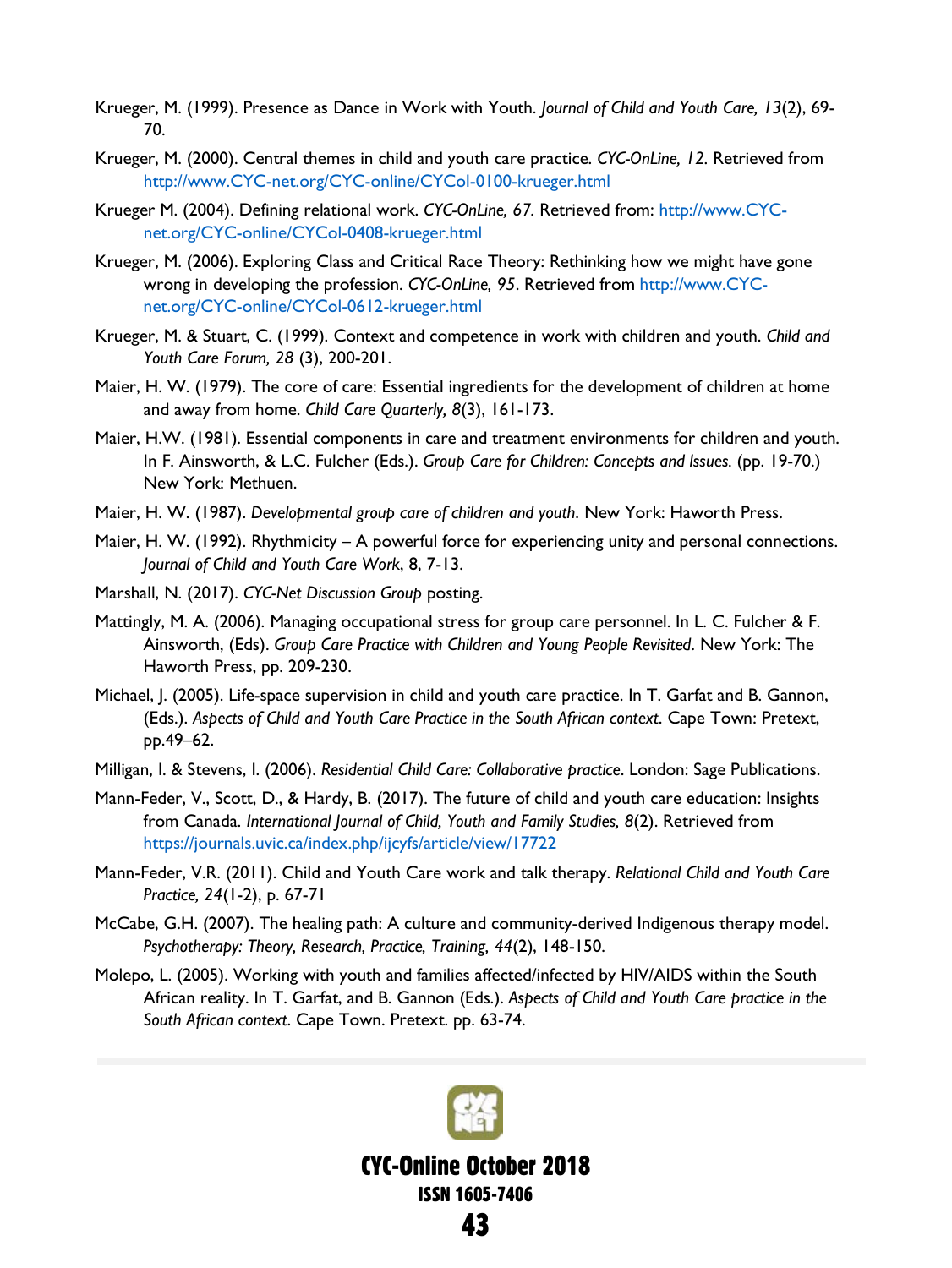- Mucina, D. (2012). Ubuntu: Sharing our Black knowledge with our children. *Relational Child and Youth Care Practice, 25*(4), 59-65.
- Munroe, T. (2017). Enriching relational practices with Critical Anti-black Racism advocacy and perspectives in schools. *Relational Child and Youth Care Practice*, 30, (3), 32-45.
- Naidoo, D. (2005) Reflections of my journey in child and youth care. *Journal of Child and Youth Care, 23*(1), 23
- Phelan, J. (2009). The wounded healer as helper and helped: A CYC model. *CYC-OnLine*, 121. Retrieved fro[m http://www.CYC-net.org/CYC-online/CYConline-mar2009-phelan.html](http://www.cyc-net.org/CYC-online/CYConline-mar2009-phelan.html)
- Phelan, J. (2017). *Intentional CYC supervision: A developmental approach.* Claremont, South Africa: CYC-Net Press.
- Ranahan, P. (2000). Reaching beyond caring to loving in child and youth care practice. *Journal of Child and Youth Care*, 13(4),55-65
- Ranahan, P. (2017). Deepening a child and youth care understanding of presence: Engaging living-dying dialectical moments. CYC-Online,217, 4.
- Redl, F & Wineman, D (1952). *Controls from within*. Glencoe, IL: The Free Press.
- Relational Child and Youth Care. (2011). *Applications of a child and youth care approach* [special issue], 24(1/2).
- Ricks, F. (2003) Relatedness in Relationships: It's About Being. *Relational Child and Youth Care Practice, 16*(3) 70-77.
- Ricks. F. (1992). A feminist's view of caring. *Journal of Child and Youth Care, 7*(2), 49–57.
- Schon, D. A. (1983). *The reflective practitioner: How professionals think in action*. New York: Basic Books.
- *Scottish Journal of Residential Child Care* (2017). Love [special issue], *15*(3).
- Shaw, K. (2011). Child and Youth Care education: On discovering the parallels to practice. *Relational Child and Youth Care Practice, 24*(1-2), 176-180
- Shaw, K. & Garfat, T. (2004). From front line to family home: A youth care approach to working with families. In T. Garfat (Ed) *A Child and Youth Care approach to working with families*. New York. Haworth. pp. 39-54.
- Skott-Myhre, H. (2017). Seeking a Pass: White Supremacy and CYC. *CYC-OnLine, 200*, 12-17.
- Small, R. W. & Fulcher, L. C. (2006). Developing social competencies in group care practice. In L. C. Fulcher & F. Ainsworth, (Eds). *Group Care Practice with Children and Young People Revisited*. New York: The Haworth Press, pp. 51-74.
- Smart, M. (2006) The Carberry project. *CYC-OnLine, 87*. Retrieved fro[m http://www.CYC-net.org/CYC](http://www.cyc-net.org/cyc-online/cycol-0406-carberry.html)[online/CYCol-0406-carberry.html.](http://www.cyc-net.org/cyc-online/cycol-0406-carberry.html)
- Smith, M. (2011). Love and the CYC relationship. *Relational Child and Youth Care Practice, 24*(1-2), p. 205- 208